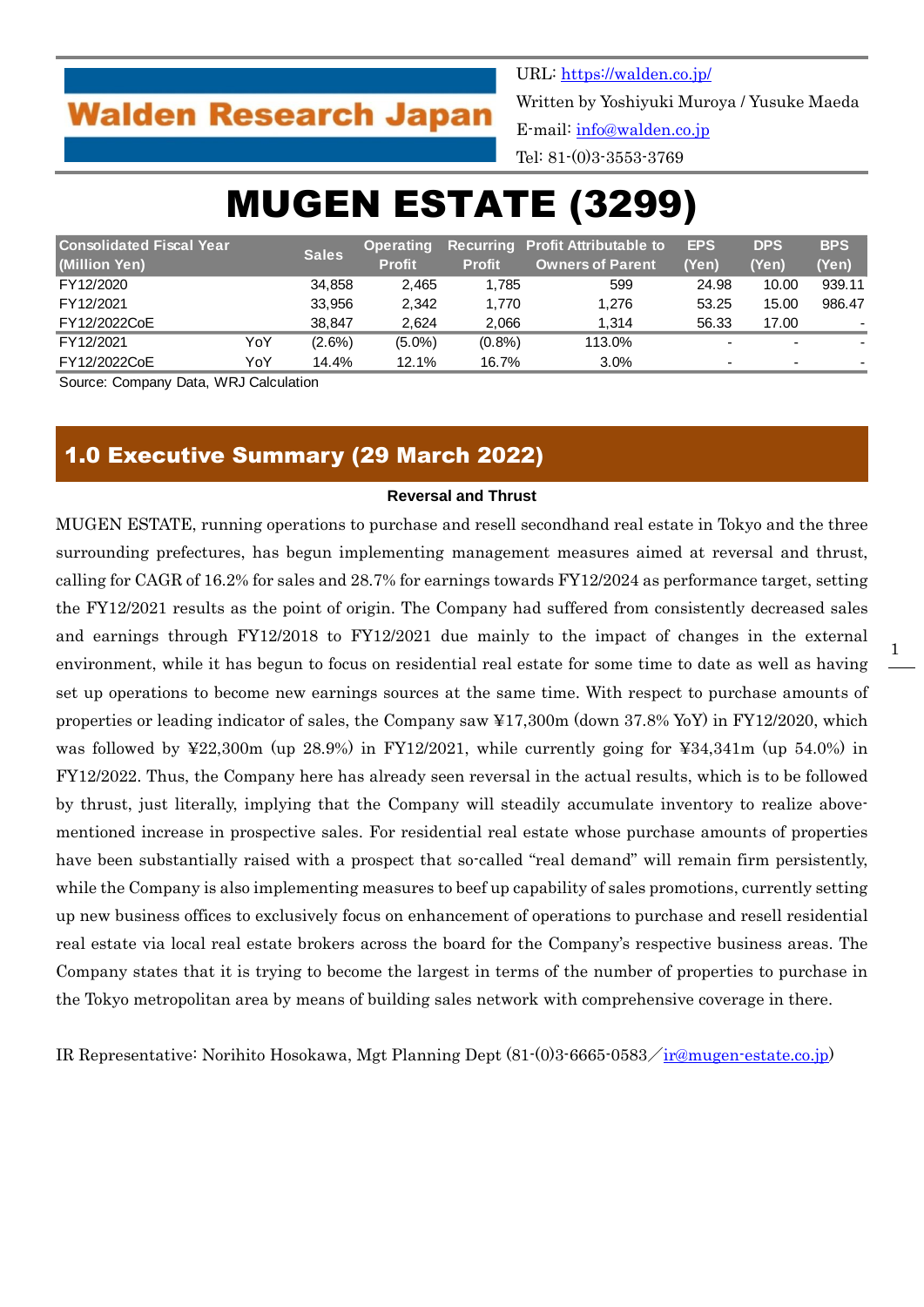## 2.0 Company Profile

| <b>Company Name</b>  | MUGEN ESTATE Co., Ltd.                                                                  |
|----------------------|-----------------------------------------------------------------------------------------|
|                      | <b>Company HP</b>                                                                       |
|                      | <b>IR</b> Information                                                                   |
|                      | <b>MUGEN ESTATE</b><br><b>Share Price (Japanese)</b>                                    |
| Established          | 2 May 1990                                                                              |
| Listing              | (agenda) 4 April 2022: Tokyo Stock Exchange "prime market"                              |
|                      | 5 February 2016: Tokyo Stock Exchange 1st section (ticker: 3299)                        |
|                      | 18 June 2014: Tokyo Stock Exchange Mothers                                              |
| Capital              | $\textcolor{blue}{22.552\text{m}}$ (as of the end of December 2021)                     |
| No. of Shares        | 24,361,000 shares, including 585,709 treasury shares (as of the end of Dec. 2021)       |
| <b>Main Features</b> | Operations in Tokyo and the three surrounding prefectures, i.e., Kanagawa,<br>$\bullet$ |
|                      | Saitama and Chiba                                                                       |
|                      | Solid capability to identify qualities of secondhand real estate and                    |
|                      | accumulation of knowhow                                                                 |
|                      | Purchase and resale via real estate brokers                                             |
| Segments             | I. Real Estate Trading Business                                                         |
|                      | II. Real Estate Leasing and Other Business                                              |
| Representatives      | President: Shinichi Fujita / Chairperson: Susumu Fujita                                 |
| Shareholders         | Susumu Fujita 23.9%, Shinichi Fujita 10.4%, Dream Come True Co., Ltd. 7.2%,             |
|                      | Master Trust Bank of Japan, T. 6.3% (as of the end of December 2021, but for            |
|                      | treasury shares)                                                                        |
| <b>Head Office</b>   | Chiyoda-ku, Tokyo, JAPAN                                                                |
| No. of Personnel     | Consolidated: 243, Parent: 176 (as of the end of December 2021)                         |

**Creating New Value in Real Estate**

Source: Company Data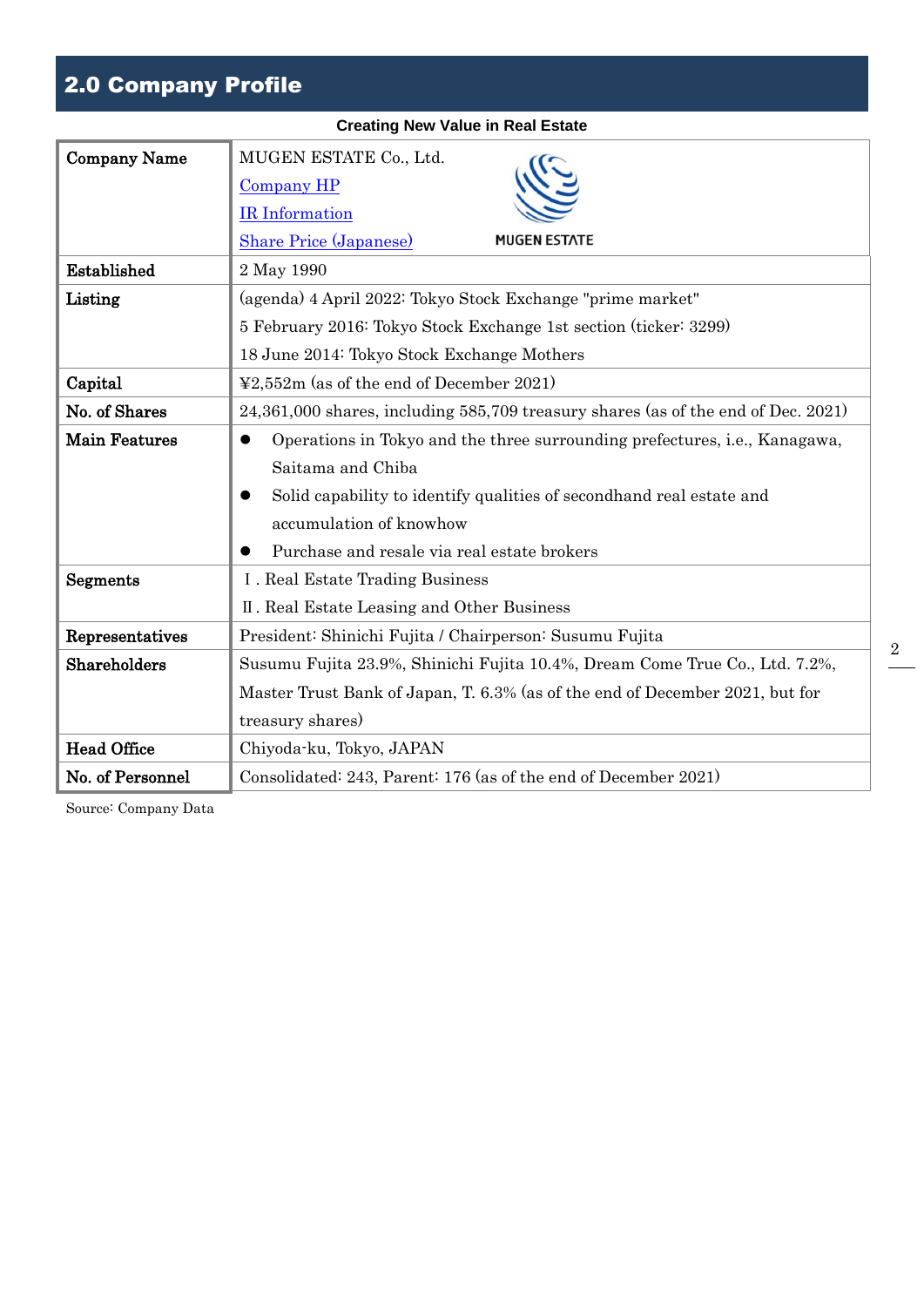## 3.0 Corporate Philosophy

#### **Creating New Value in Real Estate**

The Company creates added value through its operations to purchase existing secondhand real estate and resell after value creation activities (to improve asset value), i.e., renovation and/or refurbishment, while the Company states that it has just "updated its corporate philosophy to unite its strengths to dramatically jump forward towards achieving the growth and sustainability of own business".



Source: Company Data

The Company also states that it has set "MUGEN (making dreams come true) as corporate motto, which is the foundation of our corporate philosophy and the origins of our company name, while pursing our growth through supporting our customers making their dreams come true as well as aiming to make it happen also for all persons, including stakeholders". For mission to realize this, the Company has set "creating new value in real estate and taking on challenges to enrich the lives of all, making their dreams come true", while aiming at sustainable improvement of corporate value by means of coping with an array of social issues held by real estate industry, represented by global warming, aging population combined with the diminishing number of children, abandoned house and aged housing stock by means of running own operations. At the same time, the Company states that it has also set the 5 values as template for behavior to realize mission, comprising "pursuing speed", "taking on challenges inexhaustibly", "the liking of diverse talents", "looking ahead" and "fulfilling our responsibilities". By the way, it was 14 February 2022 that the Company announced the second midterm management plan (FY12/2022 to FY12/2024) based on this corporate philosophy.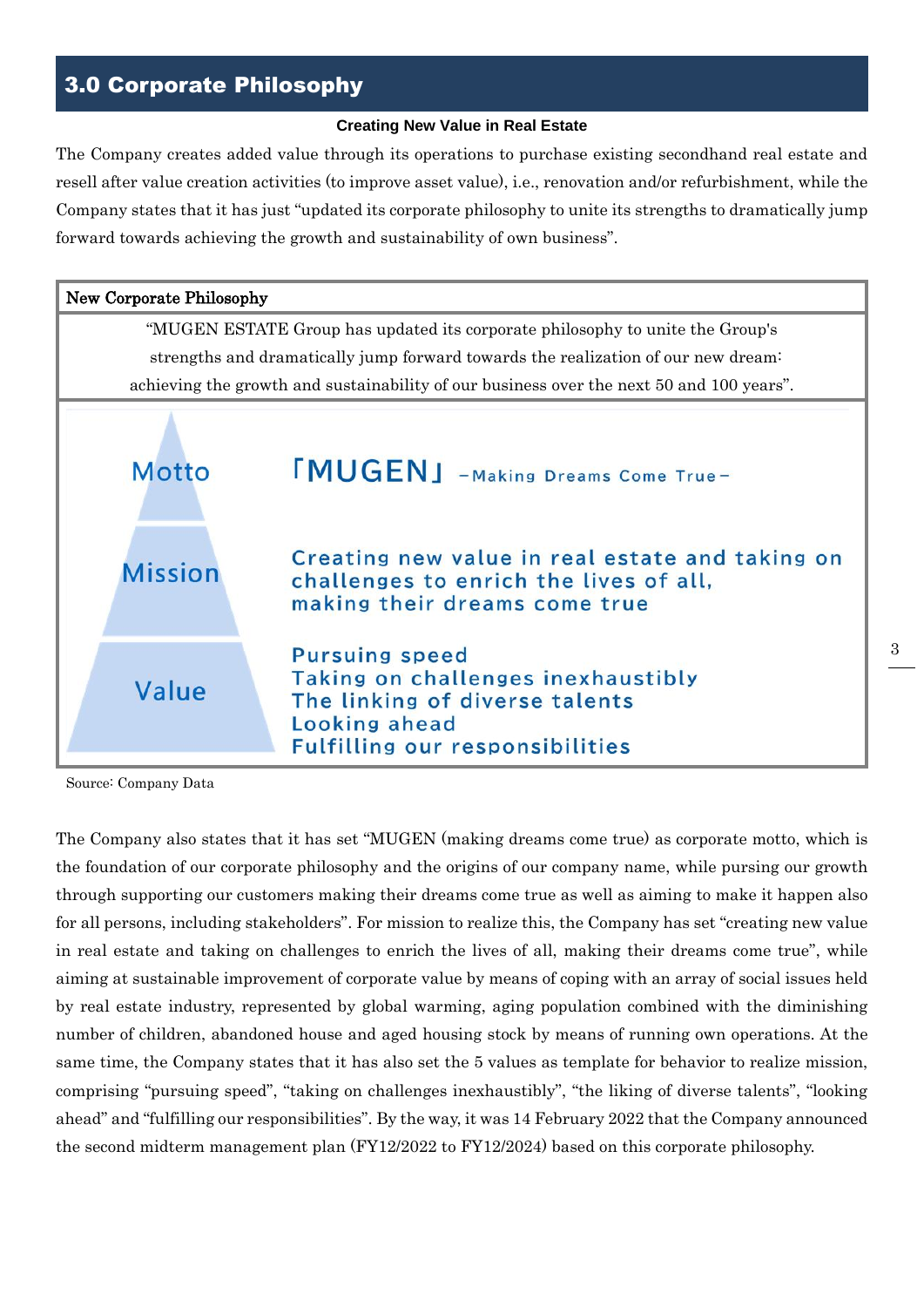### **Company History**

| Date             | Events                                                                               |
|------------------|--------------------------------------------------------------------------------------|
| May 1990         | Founded                                                                              |
| August 1997      | Established FUJI HOME Co., Ltd. (consolidated subsidiary)                            |
| <b>July 2005</b> | Registered as a first-class architect's office                                       |
| May 2010         | Change from the Building Lots and Buildings Transaction license to the Minister of   |
|                  | Land, Infrastructure, Transport and Tourism license                                  |
| June 2010        | Established Yokohama branch                                                          |
| June 2014        | Listed on Tokyo Stock Exchange Mothers                                               |
| January 2015     | Established Shinjuku branch                                                          |
| February 2016    | Listed on Tokyo Stock Exchange 1st section                                           |
| June 2018        | Obtained the Real Estate Specified Joint Enterprise license from Tokyo Metropolitan  |
|                  | Government                                                                           |
| August 2018      | Established Mugen Investment Advisors Co., Ltd. (consolidated subsidiary) (dissolved |
|                  | in June $2020$ )                                                                     |
| August 2018      | Established Mugen Funding Co., Ltd. (consolidated subsidiary)                        |
| May 2020         | Moved head office to Otemachi, Chiyoda ku, Tokyo                                     |
| May 2020         | Moved Shinjuku branch to Nihonbashihamacho, Chuo-ku, Tokyo                           |
| May 2020         | Established Nihonbashi branch in Nihonbashihamacho, Chuo-ku, Tokyo                   |
| <b>July 2020</b> | Integrated Nihonbashi branch into the head office                                    |
| September 2021   | Set up Kitasenju business office in Senju, Adachi-ku, Tokyo                          |
| October 2021     | Set up Funabashi business office in Honmachi, Funabashi city, Chiba prefecture       |
| November 2021    | Set up Ogikubo business office in Ogikubo, Suginami ku, Tokyo                        |
| November 2021    | Set up Akabane business office in Akabane, Kita-ku, Tokyo                            |
| December 2021    | Set up Ikebukuro business office in Nishi-Ikebukuro, Toshima-ku, Tokyo               |

4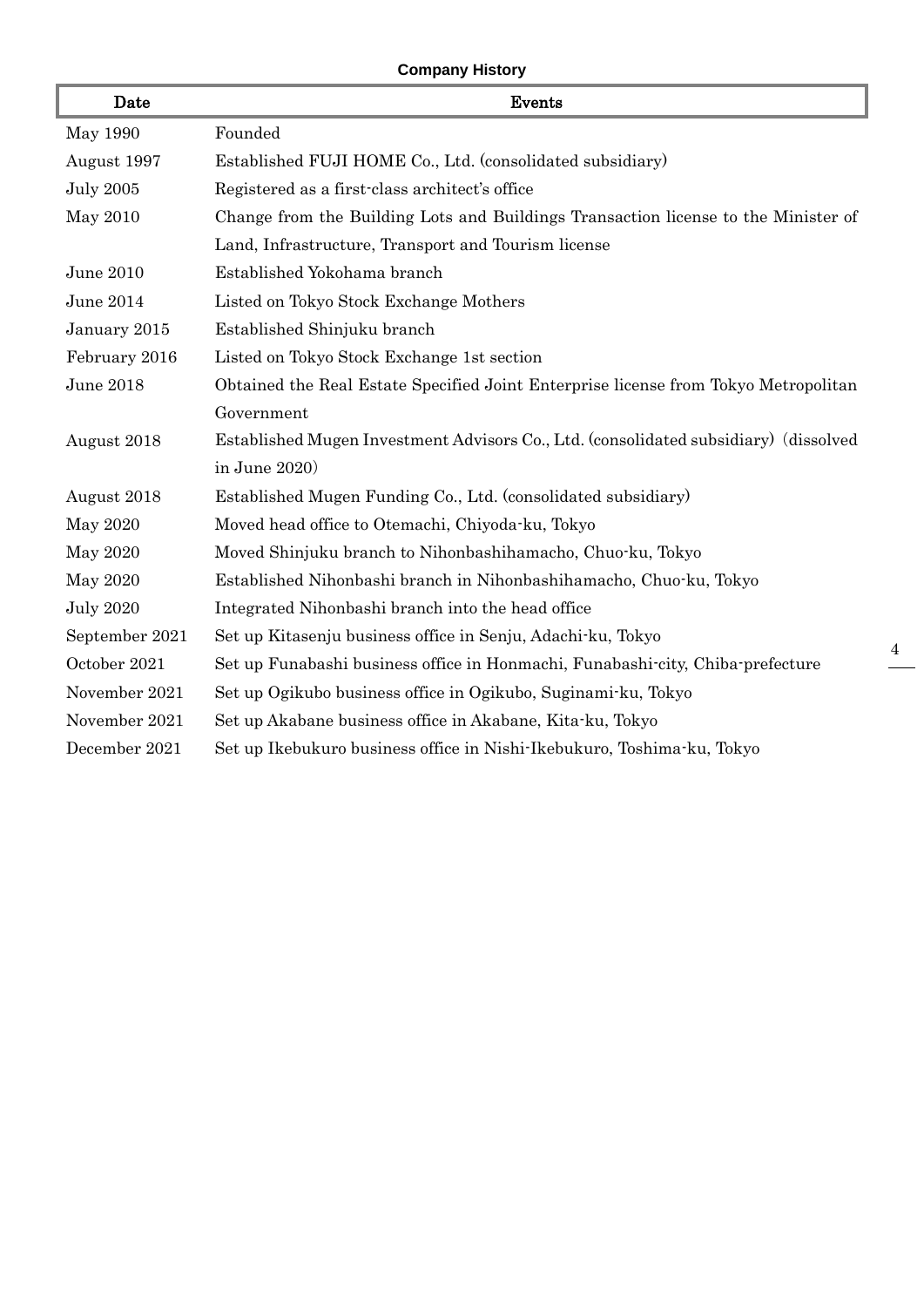## 4.0 Recent Trading and Prospects

#### **FY12/2021**

In FY12/2021, sales came in at ¥33,956m (down 2.6% YoY), operating profit ¥2,342m (down 5.0%), recurring profit ¥1,770m (down 0.8%) and profit attributable to owners of parent ¥1,276m (up 113.0%), while operating profit margin 6.9% (down 0.2% points). Profit attributable to owners of parent surged as the impact from reduction of deferred tax assets on income taxed-deferred occurred in FY12/2020 did not reappear, according to the Company.



Source: Company Data, WRJ Calculation

Meanwhile, gross profit came in at ¥5,788m (down 1.3%) and SG&A expenses ¥3,445m (up 1.4%), implying gross profit margin of 17.0% (up 0.2% points) and sales to SG&A expenses ratio of 10.1% (up 0.3% points). Sales were stagnated, while gross profit margin has risen, albeit marginally. According to the Company, this is due mainly to a factor that it has made progress in placing emphasis on profitability in purchasing and selling on the mainstay Real Estate Trading Business (purchase and resale of secondhand real estate) side. With respect to breakdown of SG&A expenses, personnel expenses came in at ¥1,426m (up 1.5%), sales commissions paid to real estate brokers in line with selling of properties ¥702m (up 6.5%), advertising expenses ¥79m (down 67.4%), taxes and dues ¥638m (up 31.2%) and other expenses ¥598m (down 1.0%). By the way, commissions paid to real estate brokers in line with purchasing properties are included in cost of sales, according to the Company. For a major trend of SG&A expenses in FY12/2021, advertising expenses declined sharply, which was basically offset by a substantial increase in taxes and dues related to purchase of properties.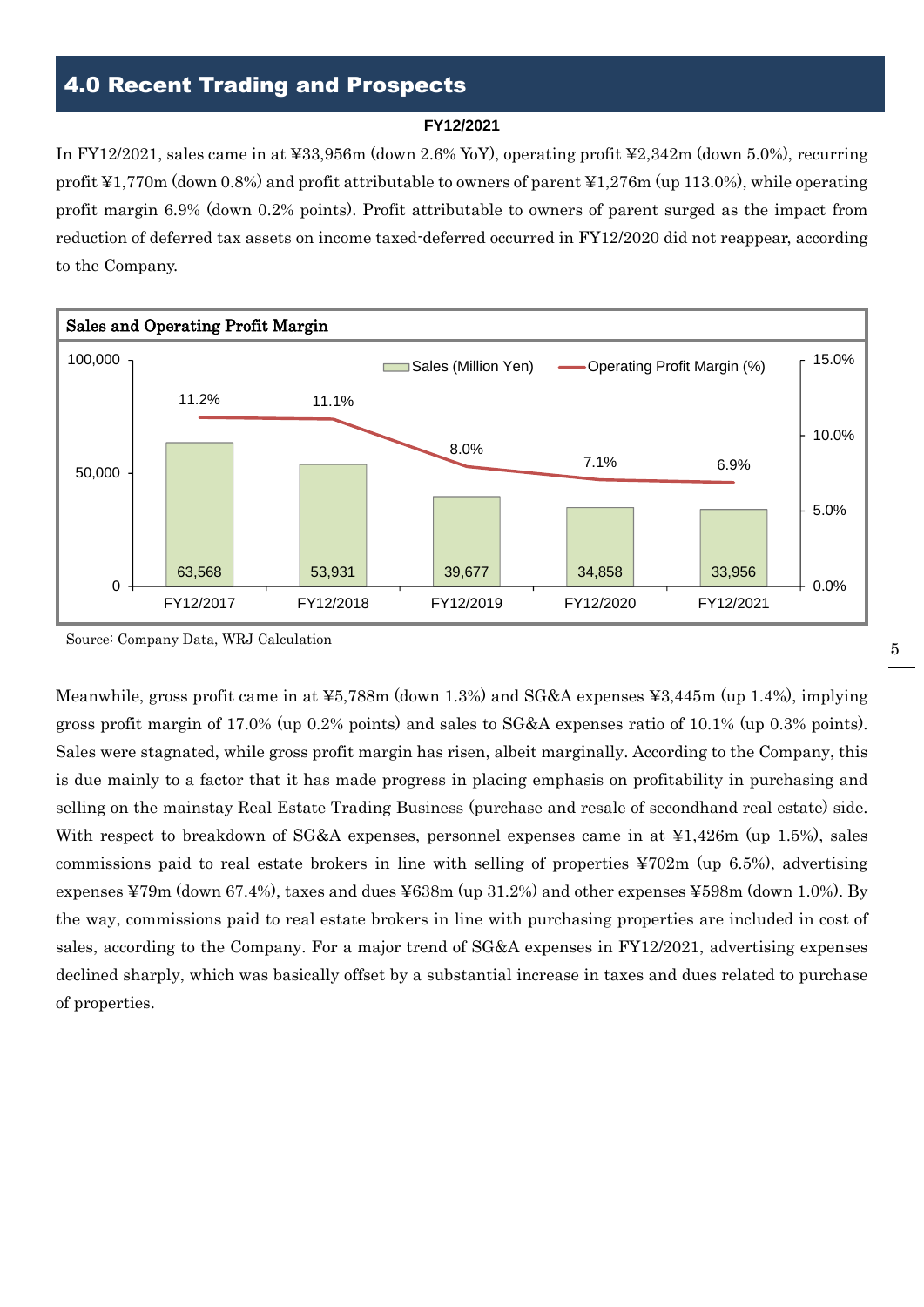In FY12/2017, the Company saw sales of  $463,568m$  (up 10.6%), operating profit of  $47,122m$  (up 12.9%), recurring profit of ¥6,478m (up 13.7%) and profit attributable to owners of parent of ¥4,276m (up 46.2%), while operating profit margin of 11.2% (up 0.2% points). At this stage, the Company used to significantly benefit from strengths associated with purchase and resale of investment-oriented real estate, while the Company suffered from consistently decreased sales and earnings all through FY12/2018 (the following year) to FY12/2021 due mainly to downturn in the market for investment-oriented real estate. According to the Company, the changes in the external environment were triggered by illegal loan issues on investmentoriented real estate in SURUGA bank Ltd., which came to light in January 2018.



Source: Company Data, WRJ Calculation

On 12 February 2019, the Company announced the first midterm management plan (FY12/2019 to FY12/2021), which was calling for prospective sales of ¥63,000m and recurring profit of ¥5,500m in FY12/2021, the final year of the plan, as performance target. However, the impact of the above-mentioned changes in the external environment appears to have been far more serious than assumed in those days, having resulted in substantial shortfalls in the actual results, i.e., by ¥29,044m (46.1%) for sales and ¥3,730m (67.8%) for recurring profit.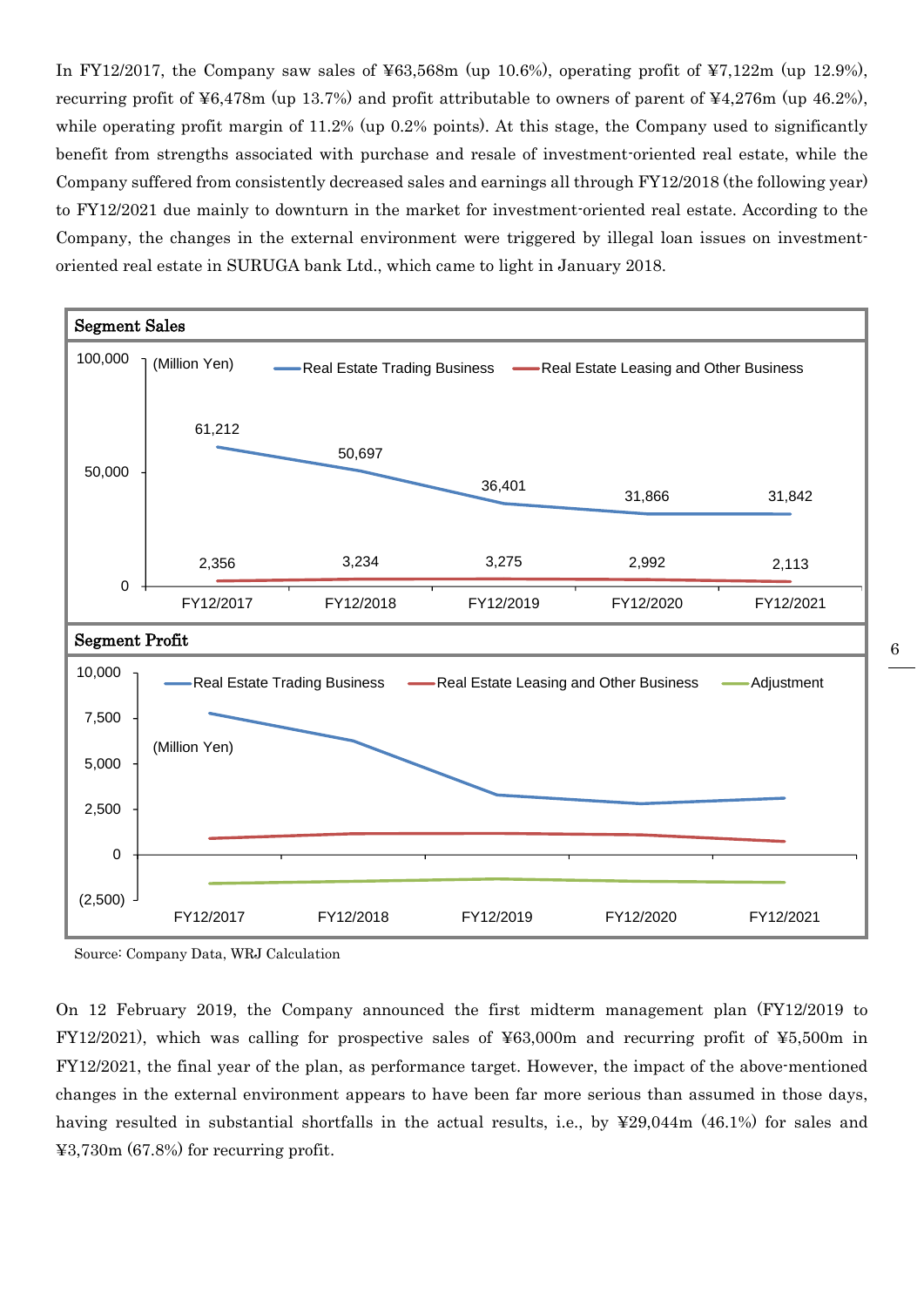However, in FY12/2021, the Company has begun implementing management measures aimed at reversal and thrust. For the sake of growth in the future, the Company has begun placing emphasis on residential real estate, while setting up operations to become new earnings sources at the same time. In other words, the Company is currently in the direction of cutting back on its management resources allocated to investment-oriented real estate as far as we could see. In the first place, it is the grass roots of the Company's operations to purchase and resell residential real estate, implying that the Company is now set to grow again by means of getting back to the roots. Meanwhile, it appears that the Company is now trying to accelerate the growth in the future by means of allocating management resources to operations to become new earnings sources at the same time.

#### Real Estate Trading Business (purchase and resale of secondhand real estate)

In FY12/2021, segment sales came in at ¥31,842m (down 0.1%), segment profit ¥3,119m (up 10.9%) and segment profit margin 9.8% (up 1.0% point), having accounted for 93.8% of sales for the Company as a whole and 80.9% of segment profit. Meanwhile, the number of properties sold came in at 331 units (down 0.3%) and the average unit selling price ¥95.7m (up 0.2%).

Investment-oriented real estate saw sales of ¥24,638m (down 4.9%), having accounted for 73.6% of sales in this segment, while the number of properties sold came in at 142 units (down 22.8%) and the average unit selling price ¥173.5m (up 23.3%). For the breakdown of the number of properties sold, the Company saw 93 units (65.5% of total) in Tokyo, 17 units (12.0%) in Kanagawa-prefecture, 15 units (10.6%) in Saitamaprefecture and 17 units (12.0%) in Chiba-prefecture, suggesting that more than half is accounted for by those of Tokyo. Meanwhile, as far as those of overseas investors are concerned, sales came in at ¥5,295m (up 20.7%), the number of properties sold 28 units (down 42.9%) and the average unit selling price ¥189.1m (up 111.3%). In other words, along with sales of large-sized properties to overseas investors, the average unit selling price has risen sharply for investment-oriented real estate as a whole.

On the other hand, residential real estate saw sales of ¥7,051m (up 21.4%), having accounted for 22.1% of sales in this segment, while the number of properties sold came in at 189 units (up 27.7%) and the average unit selling price ¥37.3m (down 5.0%). For the breakdown of the number of properties sold, the Company saw 84 units (44.4% of total) in Tokyo, 37 units (19.6%) in Kanagawa-prefecture, 40 units (21.2%) in Saitamaprefecture and 28 units (14.8%) in Chiba-prefecture, suggesting that no more than half is accounted for by those of Tokyo. According to the Company, demand remains buoyant for secondhand condominiums and detached housings from move-up buyers, leading to a surge in the number of properties sold with respect to residential real estate.

In FY12/2021, the Company saw a recovery in the purchase amounts of properties, but it was not substantial enough to see a recovery in the balance of real estate for sale (inventory). Still, as far as residential real estate is concerned, purchase amounts of properties have surged and thus the balance of real estate for sale (inventory) at the same time. As a whole, the Company saw the purchase amounts of properties as much as ¥22,300m (up 28.9%) and the balance of real estate for sale (inventory) stood at ¥35,621m (down 14.1%) as of the yearend, while ¥7,500m (up 127.3%) and ¥10,277m (up 132.4%), respectively, for residential real estate and ¥13,700m (up 11.4%) and ¥25,344m (down 31.6%), respectively, for investment-oriented real estate.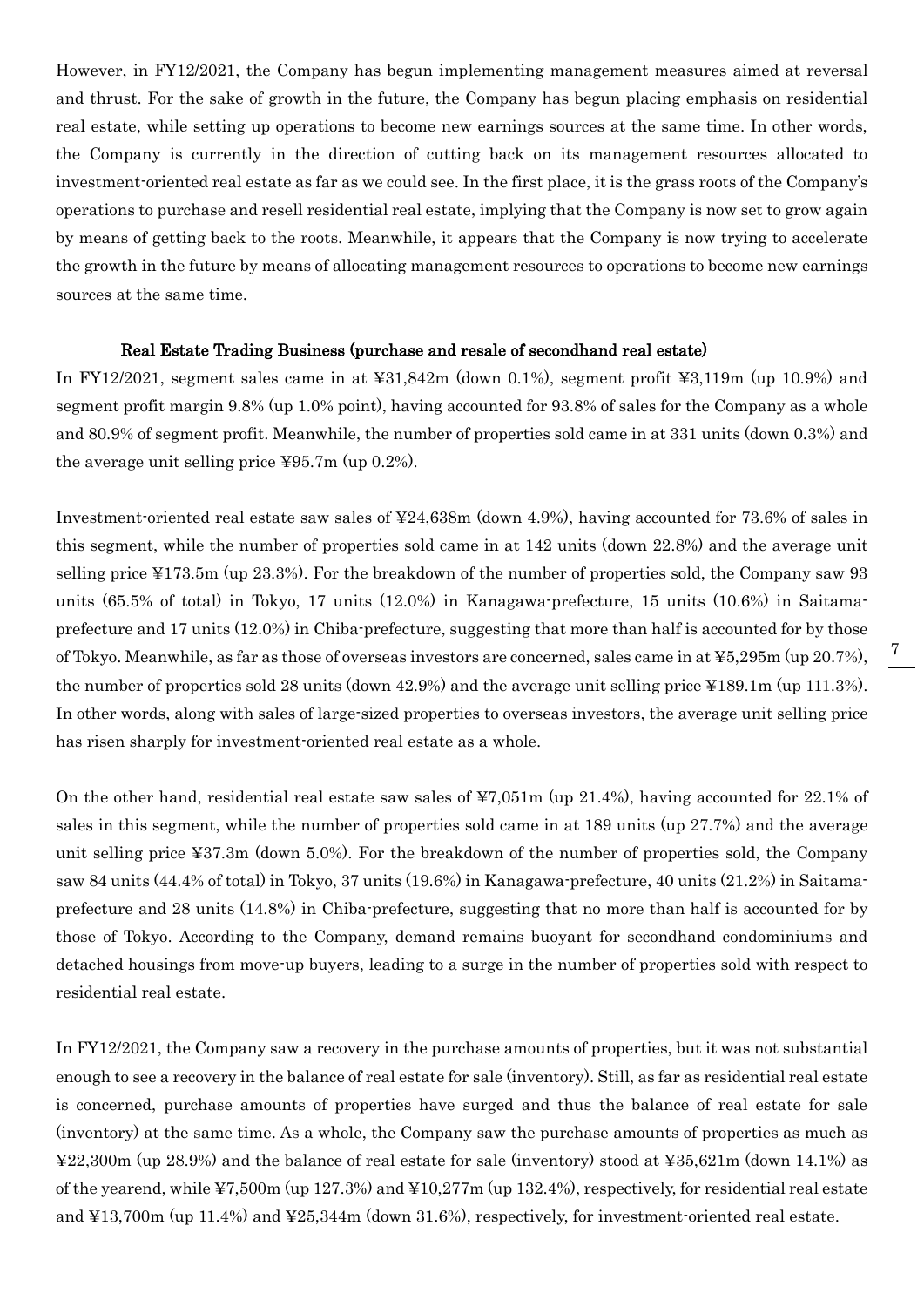The remaining ¥1,000m (down 37.5%), out of the purchase amounts of properties as much as ¥22,300m (up 28.9%) for the Company as a whole, is related to leasing operations, belonging to the Real Estate Leasing and Other Business side and the balance is booked as tangible assets, i.e., properties financially viable. As of the end of FY12/2021, tangible assets stood at ¥7,614m (up 98.4%), bulk of which is suggested to have been of properties financially viable related to leasing operations, belonging to the Real Estate Leasing and Other Business side. In Q3 FY12/2021, the Company transferred the balance of real estate for sale (inventory) of investment-oriented real estate (equating some ¥2,800m) to tangible assets, having increased the balance of tangible assets to a corresponding extent and thus having enlarged the rate of decline for the balance of real estate for sale (inventory) with respect to investment-oriented real estate.



Source: Company Data, WRJ Calculation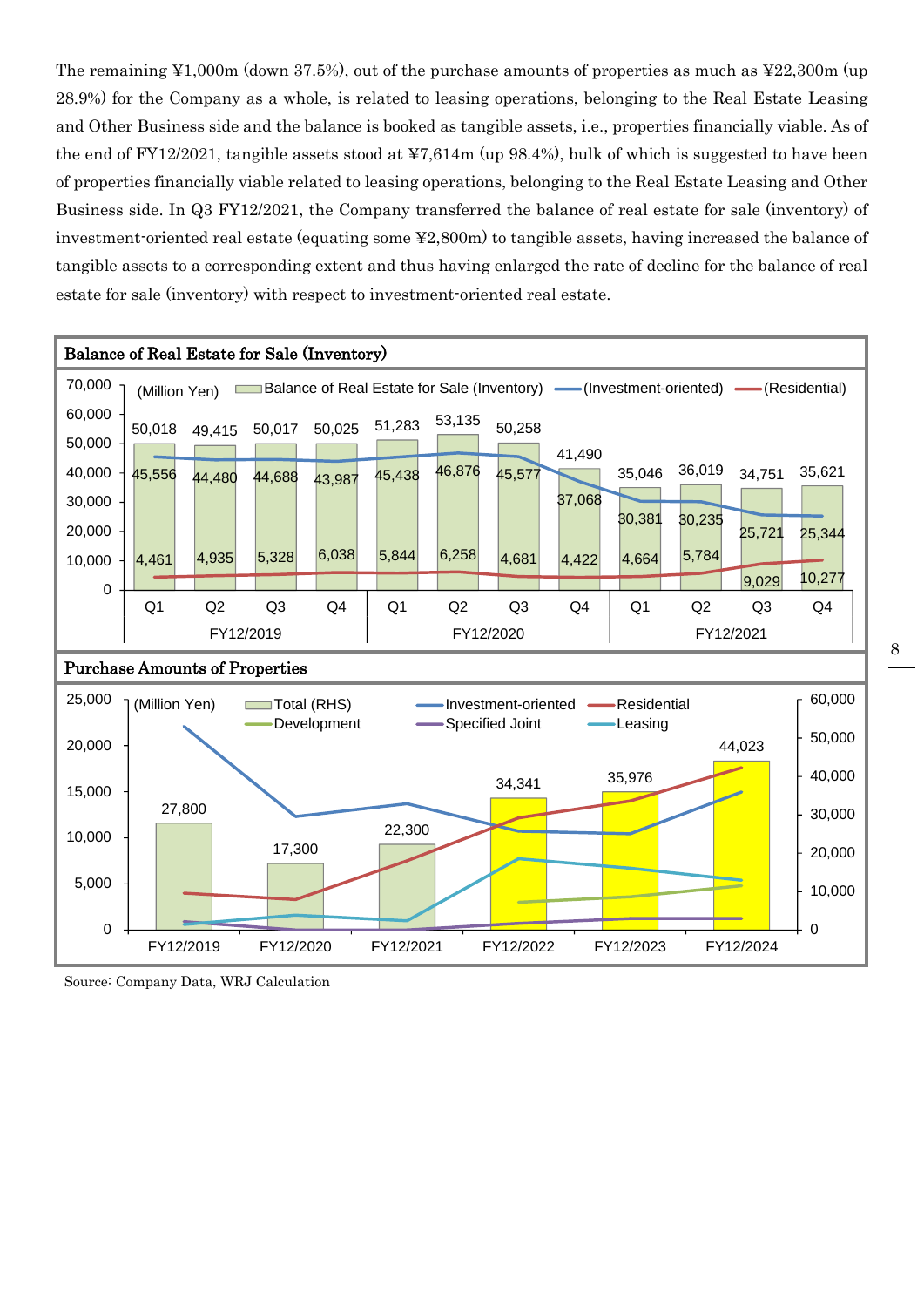#### Real Estate Leasing and Other Business

In FY12/2021, segment sales came in at ¥2,113m (down 29.4%), segment profit ¥736m (down 33.3%) and segment profit margin 34.8% (down 2.0% points), having accounted for 6.2% of sales for the Company as a whole and 19.1% of segment profit. Rent revenue, accounting for the bulk of sales here, is declining and thus inevitably segment profit margin. Meanwhile, rent revenue here comprises that of investment-oriented real estate in-service held as the balance of real estate for sale (inventory) on the Real Estate Trading Business side and that of properties financially viable held as tangible assets. They stood at ¥25,344m (down 31.6%) and ¥7,614m (up 98.4%), respectively, as of the end of FY12/2021, having declined as a whole and thus inevitably rent revenue to a corresponding extent.

| FY12/2022 Company Forecasts and Actual Results   |              |                        |              |                                   |               |                                                             |
|--------------------------------------------------|--------------|------------------------|--------------|-----------------------------------|---------------|-------------------------------------------------------------|
| <b>Consolidated Fiscal Year</b><br>(Million Yen) | <b>Date</b>  | <b>Event</b>           | <b>Sales</b> | <b>Operating</b><br><b>Profit</b> | <b>Profit</b> | Recurring Profit Attributable to<br><b>Owners of Parent</b> |
| FY12/2021CoE                                     | 15-Feb-21    | Q4 Results             | 35,412       | 1,916                             | 1,315         | 651                                                         |
| FY12/2021CoE                                     | 14-May-21    | Q1 Results             | 35,412       | 1,916                             | 1,315         | 651                                                         |
| FY12/2021CoE                                     | 6-Aug-21     | Q2 Results             | 35,412       | 1,916                             | 1,315         | 651                                                         |
| FY12/2021CoE                                     | 14-Oct-21    | Revision               | 34,315       | 2,434                             | 1,865         | 1,268                                                       |
|                                                  |              | Amount of Gap          | (1,097)      | 517                               | 549           | 616                                                         |
|                                                  |              | Rate of Gap            | $(3.1\%)$    | 27.0%                             | 41.8%         | 94.6%                                                       |
| FY12/2021CoE                                     | 12-Nov-21    | Q3 Results             | 34,315       | 2,434                             | 1,865         | 1,268                                                       |
| FY12/2021Act                                     | 14-Feb-22    | Q4 Results             | 33,956       | 2,342                             | 1,770         | 1,276                                                       |
|                                                  |              | Amount of Gap          | (359)        | (92)                              | (95)          | 8                                                           |
|                                                  |              | Rate of Gap            | $(1.0\%)$    | $(3.8\%)$                         | $(5.1\%)$     | 0.6%                                                        |
| FY12/2021CoE                                     | 15-Feb-21    | <b>Q4 Results</b>      | 35,412       | 1,916                             | 1,315         | 651                                                         |
| FY12/2021Act                                     | 14-Feb-22    | <b>Q4 Results</b>      | 33,956       | 2,342                             | 1.770         | 1,276                                                       |
|                                                  |              | Amount of Gap          | (1, 456)     | 426                               | 455           | 625                                                         |
|                                                  |              | Rate of Gap            | $(4.1\%)$    | 22.2%                             | 34.6%         | 96.0%                                                       |
| <b>Consolidated Half Year</b>                    |              |                        |              | <b>Operating</b>                  |               | Recurring Profit Attributable to                            |
| (Million Yen)                                    | <b>Date</b>  | <b>Event</b>           | <b>Sales</b> | <b>Profit</b>                     | <b>Profit</b> | <b>Owners of Parent</b>                                     |
| Q1 to Q2 FY12/2021CoE                            | 15-Feb-21    | Q4 Results             |              | $\overline{\phantom{a}}$          |               |                                                             |
| Q1 to Q2 FY12/2021CoE                            | 14-May-21    | Q1 Results             |              |                                   |               |                                                             |
| Q1 to Q2 FY12/2021Act                            | 12-Nov-21    | Q2 Results             | 17,795       | 1,318                             | 1,050         | 737                                                         |
|                                                  |              | Amount of Gap          |              |                                   |               |                                                             |
|                                                  |              | Rate of Gap            |              |                                   |               |                                                             |
| Q1 to Q2 FY12/2021CoE                            | 15-Feb-21    | <b>Q4 Results</b>      |              |                                   |               |                                                             |
| Q1 to Q2 FY12/2021Act                            | 12-Nov-21    | Q <sub>2</sub> Results | 17,795       | 1,318                             | 1,050         | 737                                                         |
|                                                  |              | Amount of Gap          |              |                                   |               |                                                             |
|                                                  |              | Rate of Gap            |              |                                   |               |                                                             |
| <b>Consolidated Half Year</b><br>(Million Yen)   | <b>Date</b>  | <b>Event</b>           | <b>Sales</b> | <b>Operating</b><br><b>Profit</b> | <b>Profit</b> | Recurring Profit Attributable to<br><b>Owners of Parent</b> |
| Q3 to Q4 FY12/2021CoE                            | 15-Feb-21    | Q4 Results             |              | $\ddot{\phantom{a}}$              |               |                                                             |
| Q3 to Q4 FY12/2021CoE                            | 14-May-21    | Q1 Results             |              |                                   |               |                                                             |
| Q3 to Q4 FY12/2021CoE                            | 6-Aug-21     | Q2 Results             | 17,617       | 598                               | 265           | (86)                                                        |
| Q3 to Q4 FY12/2021CoE                            | 14-Oct-21    | Revision               | 16,520       | 1,116                             | 815           | 531                                                         |
|                                                  |              | Amount of Gap          | (1,097)      | 518                               | 550           | 617                                                         |
|                                                  |              | Rate of Gap            | $(6.2\%)$    | 86.6%                             | 207.5%        |                                                             |
| Q3 to Q4 FY12/2021CoE                            | 12-Nov-21    | Q3 Results             | 16,520       | 1,116                             | 815           | 531                                                         |
| Q3 to Q4 FY12/2021Act                            | 14-Feb-22    | Q4 Results             | 16,161       | 1,024                             | 720           | 539                                                         |
|                                                  |              | Amount of Gap          | (359)        | (92)                              | (95)          | 8                                                           |
|                                                  |              | Rate of Gap            | $(2.2\%)$    | $(8.2\%)$                         | (11.7%)       | 1.5%                                                        |
| Q3 to Q4 FY12/2021CoE                            | $6 - Aug-21$ | <b>Q2 Results</b>      | 17,617       | 598                               | 265           | (86)                                                        |
| Q3 to Q4 FY12/2021Act                            | $14-Feb-22$  | Q4 Results             | 16,161       | 1,024                             | 720           | 539                                                         |
|                                                  |              | Amount of Gap          | (1, 456)     | 426                               | 455           | 625                                                         |
|                                                  |              |                        |              |                                   | 171.7%        |                                                             |
|                                                  |              | Rate of Gap            | $(8.3\%)$    | 71.2%                             |               |                                                             |

Source: Company Data, WRJ Calculation

9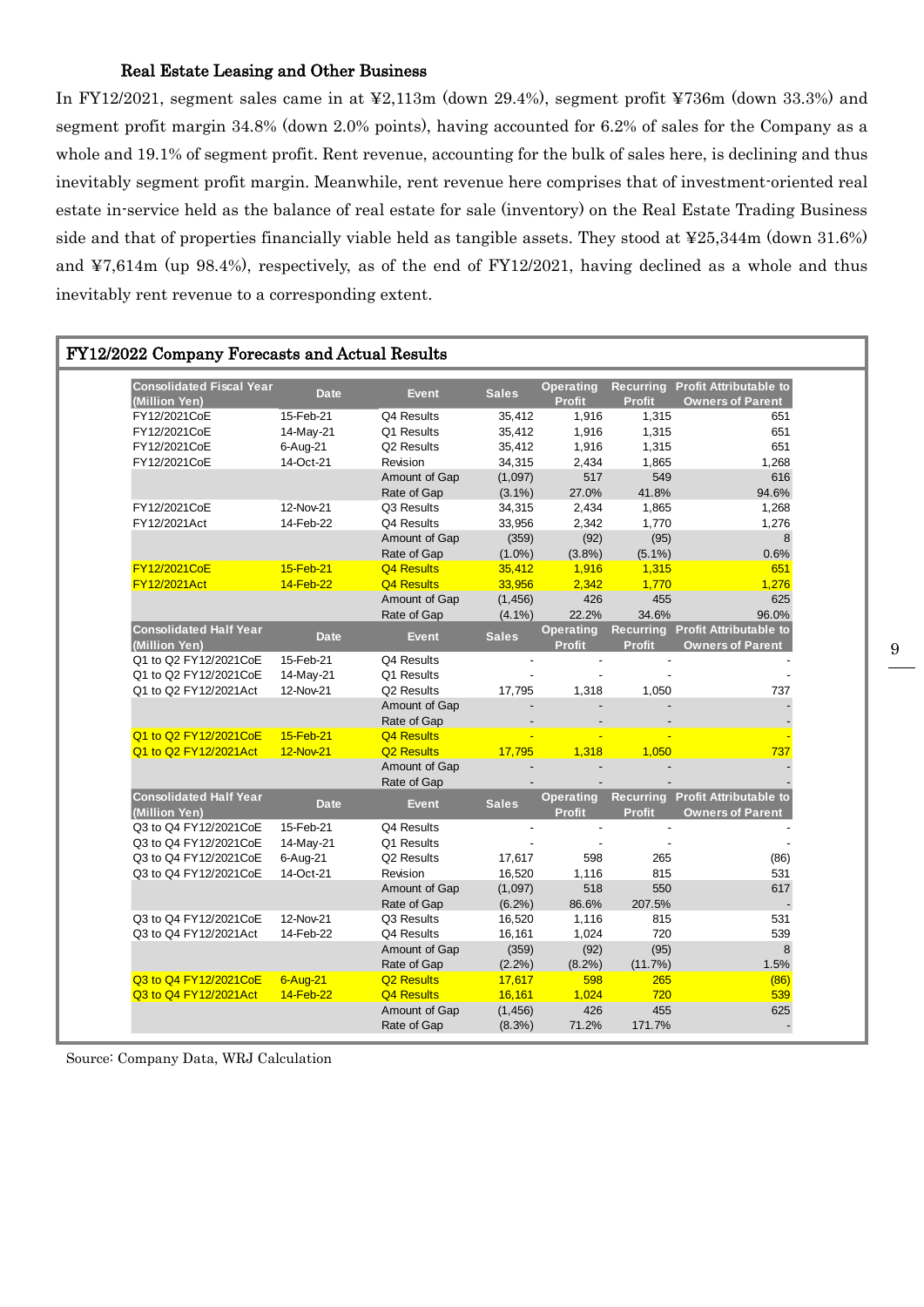### **Income Statement (Cumulative**/**Quarterly)**

| <b>Income Statement</b>                        | Cons.Act        | <b>Cons.Act</b> | <b>Cons.Act</b> | <b>Cons.Act</b> | <b>Cons.Act</b> | <b>Cons.Act</b> | <b>Cons.Act</b> | <b>Cons.Act</b> |           |
|------------------------------------------------|-----------------|-----------------|-----------------|-----------------|-----------------|-----------------|-----------------|-----------------|-----------|
|                                                | Q <sub>1</sub>  | Q1 to Q2        | Q1 to Q3        | Q1 to Q4        | Q <sub>1</sub>  | Q1 to Q2        | Q1 to Q3        | Q1 to Q4        | YoY       |
| (Million Yen)                                  | 12/2020         | 12/2020         | 12/2020         | 12/2020         | 12/2021         | 12/2021         | 12/2021         | 12/2021         | Net Chg.  |
| <b>Sales</b>                                   | 9,298           | 14,262          | 21,857          | 34,858          | 10,241          | 17,795          | 26,541          | 33,956          | (902)     |
| Cost of Sales                                  | 7,886           | 11,754          | 17,965          | 28,994          | 8,774           | 14,913          | 22,221          | 28,168          | (826)     |
| <b>Gross Profit</b>                            | 1,412           | 2,507           | 3,892           | 5,864           | 1,466           | 2,882           | 4,320           | 5,788           | (76)      |
| SG&A Expenses                                  | 859             | 1,695           | 2,472           | 3,398           | 809             | 1,563           | 2,466           | 3,445           | $+47$     |
| <b>Operating Profit</b>                        | 553             | 812             | 1,419           | 2,465           | 657             | 1,318           | 1,853           | 2,342           | (123)     |
| Non Operating Balance                          | (176)           | (354)           | (510)           | (680)           | (141)           | (268)           | (411)           | (572)           | $+108$    |
| <b>Recurring Profit</b>                        | 377             | 458             | 909             | 1,785           | 516             | 1,050           | 1,442           | 1,770           | (15)      |
| <b>Extraordinary Balance</b>                   | ÷,              | 28              | 30              | 23              |                 | 6               | 6               | 6               | (17)      |
| Profit before Income Taxes                     | 377             | 486             | 939             | 1,808           | 516             | 1,056           | 1,448           | 1,776           | (32)      |
| <b>Total Income Taxes</b>                      | 126             | 153             | 972             | 1,209           | 167             | 318             | 377             | 500             | (709)     |
| <b>Profit Attributable to Owners of Parent</b> | 251             | 333             | (32)            | 599             | 348             | 737             | 1,071           | 1,276           | $+677$    |
| Sales YoY                                      | $+5.4%$         | $(24.1\%)$      | (27.2%)         | $(12.1\%)$      | $+10.1%$        | $+24.8%$        | $+21.4%$        | $(2.6\%)$       |           |
| <b>Operating Profit YoY</b>                    | (23.9%)         | $(50.8\%)$      | $(48.6\%)$      | (21.9%)         | $+18.8%$        | $+62.3%$        | $+30.6%$        | $(5.0\%)$       |           |
| Recurring Profit YoY                           | (32.9%)         | (65.3%)         | $(60.1\%)$      | $(28.4\%)$      | $+36.8%$        | $+129.2%$       | $+58.6%$        | (0.8%           |           |
| Profit Attributable to Owners of Parent YoY    | $(34.8\%)$      | $(63.2\%)$      |                 | (64.5%)         | $+38.5%$        | $+121.0%$       |                 | +113.0%         |           |
| Gross Profit Margin                            | 15.2%           | 17.6%           | 17.8%           | 16.8%           | 14.3%           | 16.2%           | 16.3%           | 17.0%           | $+0.2%$   |
| Sales to SG&A Expenses Ratio                   | 9.2%            | 11.9%           | 11.3%           | 9.7%            | 7.9%            | 8.8%            | 9.3%            | 10.1%           | $+0.4%$   |
| <b>Operating Profit Margin</b>                 | 5.9%            | 5.7%            | 6.5%            | 7.1%            | 6.4%            | 7.4%            | 7.0%            | 6.9%            | (0.2%)    |
| Recurring Profit Margin                        | 4.1%            | 3.2%            | 4.2%            | 5.1%            | 5.0%            | 5.9%            | 5.4%            | 5.2%            | $+0.1%$   |
| Profit Attributable to Owners of Parent Margin | 2.7%            | 2.3%            | $(0.1\%)$       | 1.7%            | 3.4%            | 4.1%            | 4.0%            | 3.8%            | $+2.0%$   |
| Total Income Taxes∕Profit before Income Taxes  | 33.4%           | 31.5%           | 103.5%          | 66.9%           | 32.4%           | 30.1%           | 26.0%           | 28.2%           | (38.7%)   |
|                                                |                 |                 |                 |                 |                 |                 |                 |                 |           |
| <b>Income Statement</b>                        | <b>Cons.Act</b> | <b>Cons.Act</b> | <b>Cons.Act</b> | <b>Cons.Act</b> | <b>Cons.Act</b> | <b>Cons.Act</b> | <b>Cons.Act</b> | <b>Cons.Act</b> |           |
|                                                | Q <sub>1</sub>  | Q2              | Q3              | Q <sub>4</sub>  | Q <sub>1</sub>  | Q <sub>2</sub>  | Q <sub>3</sub>  | Q4              | YoY       |
| (Million Yen)                                  | 12/2020         | 12/2020         | 12/2020         | 12/2020         | 12/2021         | 12/2021         | 12/2021         | 12/2021         | Net Chg.  |
| <b>Sales</b>                                   | 9,298           | 4,964           | 7,595           | 13,001          | 10,241          | 7,554           | 8,746           | 7,415           | (5, 586)  |
| Cost of Sales                                  | 7,886           | 3,868           | 6,211           | 11,029          | 8,774           | 6,139           | 7,308           | 5,947           | (5,082)   |
| <b>Gross Profit</b>                            | 1,412           | 1,095           | 1,385           | 1,972           | 1,466           | 1,416           | 1,438           | 1,468           | (504)     |
| <b>SG&amp;A Expenses</b>                       | 859             | 836             | 777             | 926             | 809             | 754             | 903             | 979             | $+53$     |
| <b>Operating Profit</b>                        | 553             | 259             | 607             | 1,046           | 657             | 661             | 535             | 489             | (557)     |
| Non Operating Balance                          | (176)           | (178)           | (156)           | (170)           | (141)           | (127)           | (143)           | (161)           | $+9$      |
| <b>Recurring Profit</b>                        | 377             | 81              | 451             | 876             | 516             | 534             | 392             | 328             | (548)     |
| <b>Extraordinary Balance</b>                   |                 | 28              | $\overline{c}$  | (7)             |                 | 6               |                 |                 | $+7$      |
| Profit before Income Taxes                     | 377             | 109             | 453             | 869             | 516             | 540             | 392             | 328             | (541)     |
| <b>Total Income Taxes</b>                      | 126             | 27              | 819             | 237             | 167             | 151             | 59              | 123             | (114)     |
| <b>Profit Attributable to Owners of Parent</b> | 251             | 82              | (365)           | 631             | 348             | 389             | 334             | 205             | (426)     |
| Sales YoY                                      | $+5.4%$         | $(50.2\%)$      | (32.4%)         | $+34.9%$        | $+10.1%$        | $+52.2%$        | $+15.2%$        | $(43.0\%)$      |           |
| <b>Operating Profit YoY</b>                    | (23.9%)         | $(72.0\%)$      | $(45.5\%)$      | $+166.2%$       | $+18.8%$        | $+155.2%$       | $(11.9\%)$      | (53.3%)         |           |
| Recurring Profit YoY                           | (32.9%)         | (89.3%)         | (52.8%)         | +305.6%         | $+36.8%$        | +559.3%         | $(13.1\%)$      | $(62.6\%)$      |           |
| Profit Attributable to Owners of Parent YoY    | $(34.8\%)$      | (84.3%)         | Ĭ.              | +260.6%         | $+38.5%$        | $+374.4%$       | J.              | (67.5%)         |           |
| Gross Profit Margin                            | 15.2%           | 22.1%           | 18.2%           | 15.2%           | 14.3%           | 18.7%           | 16.4%           | 19.8%           | $+4.6%$   |
| Sales to SG&A Expenses Ratio                   | 9.2%            | 16.8%           | 10.2%           | 7.1%            | 7.9%            | 10.0%           | 10.3%           | 13.2%           | $+6.1%$   |
| <b>Operating Profit Margin</b>                 | 5.9%            | 5.2%            | 8.0%            | 8.0%            | 6.4%            | 8.8%            | 6.1%            | 6.6%            | $(1.5\%)$ |
| Recurring Profit Margin                        | 4.1%            | 1.6%            | 5.9%            | 6.7%            | 5.0%            | 7.1%            | 4.5%            | 4.4%            | (2.3%)    |
| Profit Attributable to Owners of Parent Margin | 2.7%            | 1.7%            | (4.8%)          | 4.9%            | 3.4%            | 5.1%            | 3.8%            | 2.8%            | $(2.1\%)$ |

Source: Company Data, WRJ Calculation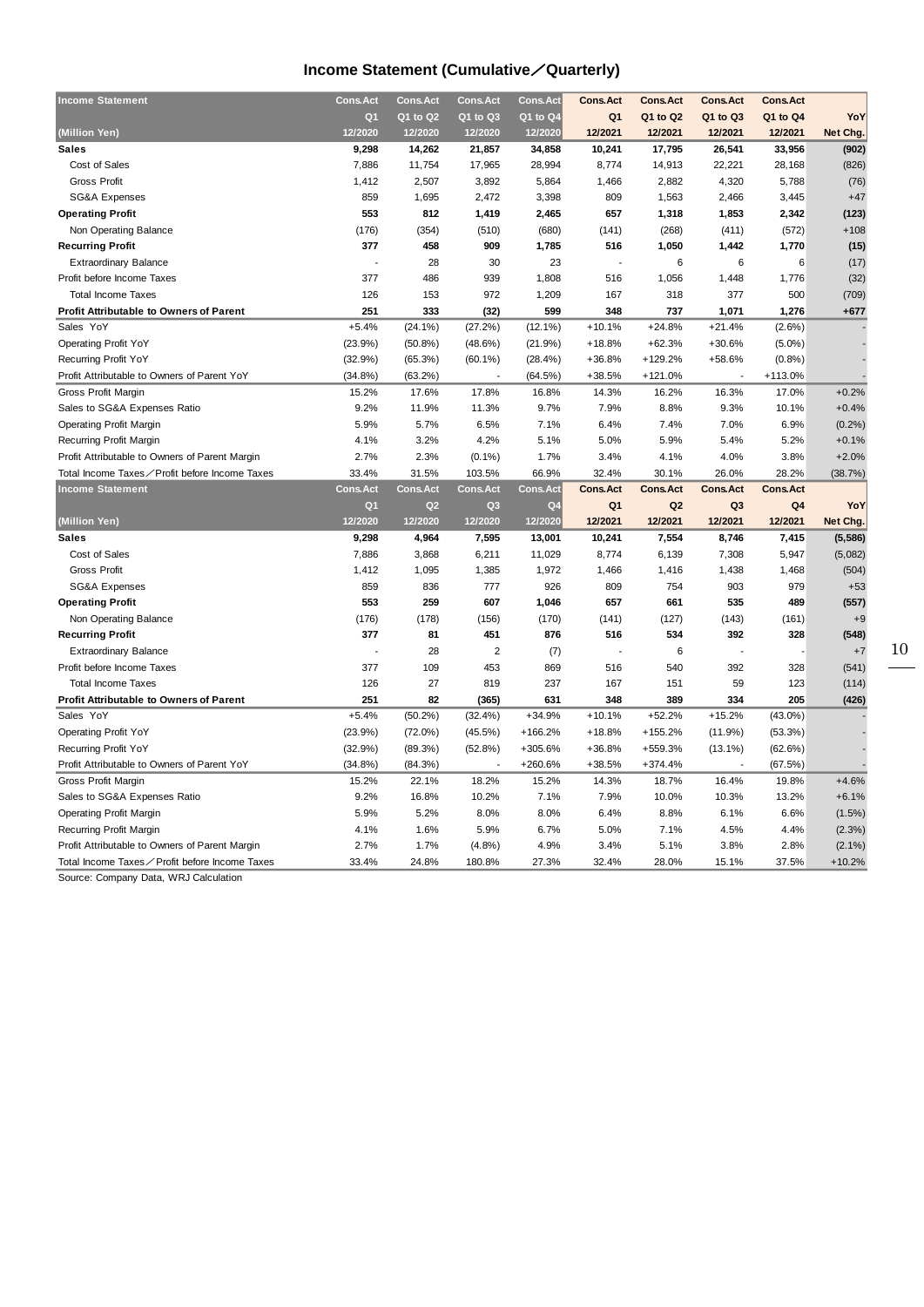## **Segmented Information (Cumulative**/**Quarterly)**

| <b>Segmented Information</b>   | <b>Cons.Act</b> | <b>Cons.Act</b> | <b>Cons.Act</b> | <b>Cons.Act</b> | <b>Cons.Act</b> | <b>Cons.Act</b> | <b>Cons.Act</b> | <b>Cons.Act</b> |           |
|--------------------------------|-----------------|-----------------|-----------------|-----------------|-----------------|-----------------|-----------------|-----------------|-----------|
|                                | Q <sub>1</sub>  | Q1 to Q2        | Q1 to Q3        | Q1 to Q4        | Q <sub>1</sub>  | Q1 to Q2        | Q1 to Q3        | Q1 to Q4        | YoY       |
| (Million Yen)                  | 12/2020         | 12/2020         | 12/2020         | 12/2020         | 12/2021         | 12/2021         | 12/2021         | 12/2021         | Net Chg.  |
| <b>Real Estate Trading</b>     | 8,525           | 12,717          | 19,548          | 31,866          | 9,668           | 16,721          | 24,960          | 31,842          | (24)      |
| Real Estate Leasing and Other  | 773             | 1,544           | 2,309           | 2,992           | 573             | 1,074           | 1,581           | 2,113           | (879)     |
| <b>Sales</b>                   | 9,298           | 14,262          | 21,857          | 34,858          | 10,241          | 17,795          | 26,541          | 33,956          | (902)     |
| Real Estate Trading            | 681             | 1,006           | 1,642           | 2,812           | 771             | 1,584           | 2,404           | 3,119           | $+307$    |
| Real Estate Leasing and Other  | 244             | 558             | 867             | 1,103           | 207             | 380             | 552             | 736             | (367)     |
| <b>Segment Profit</b>          | 925             | 1,564           | 2,510           | 3,916           | 978             | 1,964           | 2,956           | 3,855           | (61)      |
| Adjustment                     | (372)           | (752)           | (1,090)         | (1,450)         | (321)           | (646)           | (1, 102)        | (1, 513)        | (63)      |
| <b>Operating Profit</b>        | 553             | 812             | 1,419           | 2,465           | 657             | 1,318           | 1,853           | 2,342           | (123)     |
| <b>Real Estate Trading</b>     | 8.0%            | 7.9%            | 8.4%            | 8.8%            | 8.0%            | 9.5%            | 9.6%            | 9.8%            | $+1.0%$   |
| Real Estate Leasing and Other  | 31.6%           | 36.1%           | 37.5%           | 36.9%           | 36.1%           | 35.4%           | 34.9%           | 34.8%           | $(2.0\%)$ |
| Adjustment                     | $(4.0\%)$       | $(5.3\%)$       | $(5.0\%)$       | (4.2%)          | $(3.1\%)$       | $(3.6\%)$       | (4.2%)          | $(4.5\%)$       | (0.3% )   |
| <b>Operating Profit Margin</b> | 5.9%            | 5.7%            | 6.5%            | 7.1%            | 6.4%            | 7.4%            | 7.0%            | 6.9%            | (0.2%     |
| <b>Segmented Information</b>   | <b>Cons.Act</b> | <b>Cons.Act</b> | <b>Cons.Act</b> | <b>Cons.Act</b> | <b>Cons.Act</b> | <b>Cons.Act</b> | <b>Cons.Act</b> | <b>Cons.Act</b> |           |
|                                | Q <sub>1</sub>  | Q2              | Q <sub>3</sub>  | Q <sub>4</sub>  | Q <sub>1</sub>  | Q <sub>2</sub>  | Q <sub>3</sub>  | Q4              | YoY       |
| (Million Yen)                  | 12/2020         | 12/2020         | 12/2020         | 12/2020         | 12/2021         | 12/2021         | 12/2021         | 12/2021         | Net Chg.  |
| Real Estate Trading            | 8,525           | 4,192           | 6,831           | 12,318          | 9,668           | 7,053           | 8,239           | 6,882           | (5, 436)  |
| Real Estate Leasing and Other  | 773             | 771             | 765             | 683             | 573             | 501             | 507             | 532             | (151)     |
| <b>Sales</b>                   | 9,298           | 4,964           | 7,595           | 13,001          | 10,241          | 7,554           | 8,746           | 7,415           | (5, 586)  |
| Real Estate Trading            | 681             | 325             | 636             | 1,170           | 771             | 813             | 820             | 715             | (455)     |
| Real Estate Leasing and Other  | 244             | 314             | 309             | 236             | 207             | 173             | 172             | 184             | (52)      |
| <b>Segment Profit</b>          | 925             | 639             | 946             | 1,406           | 978             | 986             | 992             | 899             | (507)     |
| Adjustment                     | (372)           | (380)           | (338)           | (360)           | (321)           | (325)           | (456)           | (411)           | (51)      |
| <b>Operating Profit</b>        | 553             | 259             | 607             | 1,046           | 657             | 661             | 535             | 489             | (557)     |
| Real Estate Trading            | 8.0%            | 7.8%            | 9.3%            | 9.5%            | 8.0%            | 11.5%           | 10.0%           | 10.4%           | $+0.9%$   |
| Real Estate Leasing and Other  | 31.6%           | 40.7%           | 40.4%           | 34.6%           | 36.1%           | 34.5%           | 33.9%           | 34.6%           | $+0.0%$   |
| Adiustment                     | $(4.0\%)$       | (7.7%)          | $(4.5\%)$       | (2.8%)          | $(3.1\%)$       | $(4.3\%)$       | $(5.2\%)$       | $(5.5\%)$       | (2.8%)    |
| <b>Operating Profit Margin</b> | 5.9%            | 5.2%            | 8.0%            | 8.0%            | 6.4%            | 8.8%            | 6.1%            | 6.6%            | $(1.5\%)$ |

Source: Company Data, WRJ Calculation

11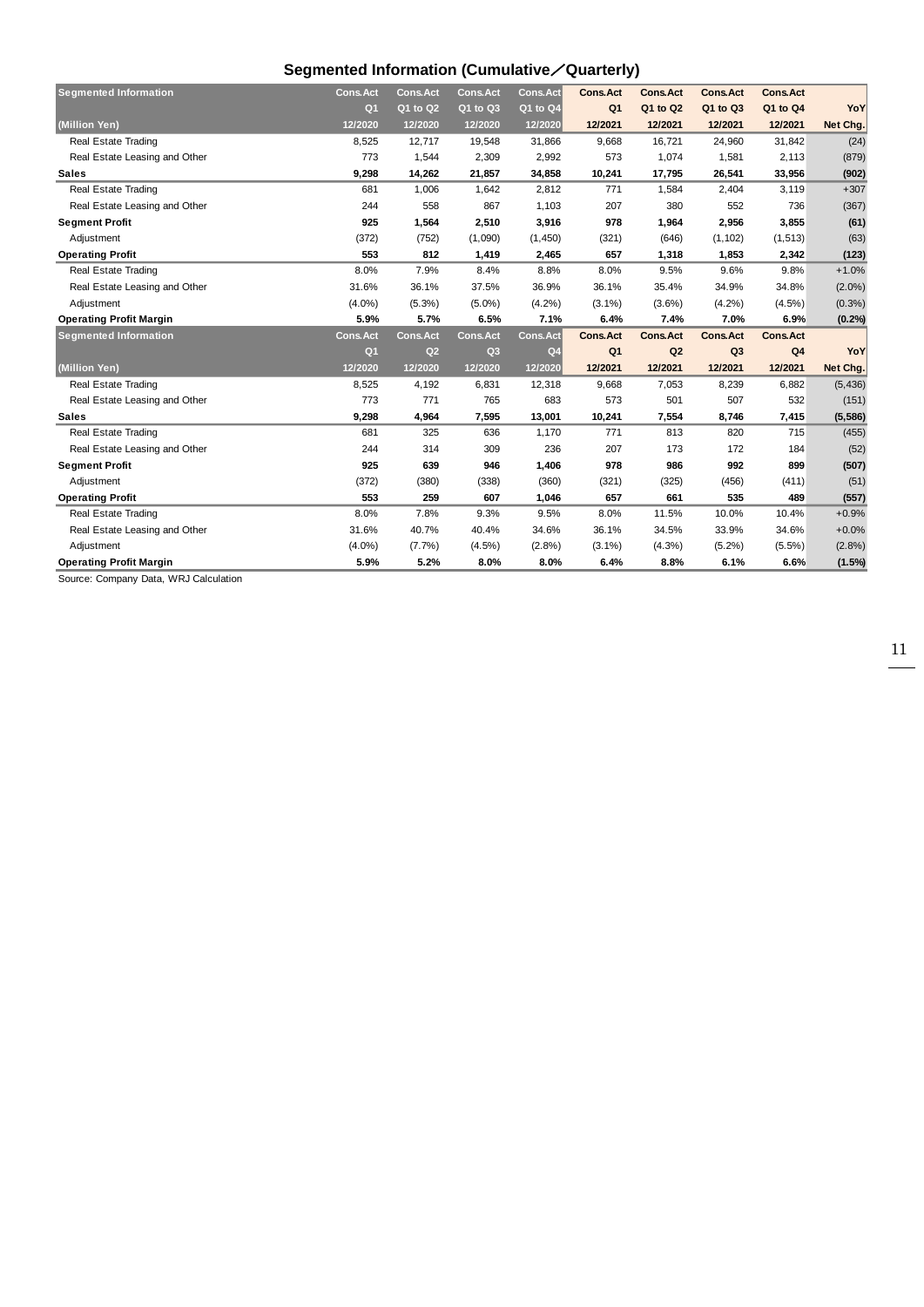### **Balance Sheet (Quarterly)**

| <b>Balance Sheet</b>                      | <b>Cons.Act</b> | <b>Cons.Act</b> | <b>Cons.Act</b> | <b>Cons.Act</b> | <b>Cons.Act</b> | <b>Cons.Act</b> | <b>Cons.Act</b> | <b>Cons.Act</b> |          |
|-------------------------------------------|-----------------|-----------------|-----------------|-----------------|-----------------|-----------------|-----------------|-----------------|----------|
|                                           | Q <sub>1</sub>  | Q2              | Q <sub>3</sub>  | Q <sub>4</sub>  | Q <sub>1</sub>  | Q <sub>2</sub>  | Q <sub>3</sub>  | Q4              | YoY      |
| (Million Yen)                             | 12/2020         | 12/2020         | 12/2020         | 12/2020         | 12/2021         | 12/2021         | 12/2021         | 12/2021         | Net Chg. |
| Cash and Deposit                          | 13.783          | 12.180          | 12,771          | 16,065          | 17,371          | 17,348          | 18,392          | 17.565          | $+1,500$ |
| <b>Accounts Receivables</b>               | 24              | 22              | 30              | 16              | 12              | 19              | 21              | 19              | $+3$     |
| <b>Real Estate for Sale</b>               | 51,143          | 52,953          | 50,077          | 41,337          | 34,912          | 35,885          | 34,617          | 35,463          | (5, 874) |
| Real Estate for Sale in Process           | 157             | 94              | 110             | 283             | 405             | 375             | 498             | 630             | $+347$   |
| Other                                     | 497             | 474             | 268             | 236             | 547             | 471             | 479             | 727             | $+491$   |
| <b>Current Assets</b>                     | 65,604          | 65,723          | 63,256          | 57,937          | 53,247          | 54,098          | 54,007          | 54,404          | (3, 533) |
| <b>Tangible Assets</b>                    | 2,875           | 3,292           | 3,425           | 3,838           | 3,856           | 3,817           | 6,992           | 7,614           | $+3,776$ |
| Intangible Assets                         | 85              | 83              | 82              | 83              | 81              | 79              | 77              | 85              | $+2$     |
| <b>Investments and Other Assets</b>       | 1,170           | 1,159           | 673             | 583             | 544             | 544             | 605             | 631             | $+48$    |
| <b>Fixed Assets</b>                       | 4,131           | 4,535           | 4,181           | 4,504           | 4,482           | 4,441           | 7,676           | 8,331           | $+3,827$ |
| <b>Deferred Assets</b>                    | 52              | 47              | 45              | 45              | 43              | 44              | 44              | 41              | (4)      |
| <b>Total Assets</b>                       | 69.788          | 70,306          | 67,482          | 62,487          | 57,774          | 58,585          | 61,728          | 62,778          | $+291$   |
| <b>Accounts Payables</b>                  | 443             | 373             | 337             | 216             | 223             | 284             | 342             | 361             | $+145$   |
| Short Term Debt                           | 3,252           | 3,037           | 2,564           | 2,050           | 2,236           | 2,015           | 3,609           | 4,739           | $+2,689$ |
| Current Portion of Bonds Payable          | 1,232           | 1,172           | 810             | 860             | 780             | 842             | 792             | 727             | (133)    |
| Current Portion of Long-term Debt         | 8,336           | 7,918           | 7,508           | 6,192           | 5,484           | 4,030           | 3,836           | 4,982           | (1, 210) |
| Other                                     | 944             | 974             | 1,292           | 1,819           | 1,412           | 1,369           | 1,156           | 1,359           | (460)    |
| <b>Current Liabilities</b>                | 14,207          | 13,474          | 12,511          | 11,137          | 10,135          | 8,540           | 9,735           | 12,168          | $+1,031$ |
| <b>Bonds Payable</b>                      | 3,425           | 3,345           | 3,197           | 3,307           | 3,172           | 3,300           | 3,265           | 3,219           | (88)     |
| Long Term Debt                            | 28,989          | 30,263          | 28,938          | 24,713          | 21,092          | 22,968          | 24,591          | 23,192          | (1, 521) |
| Other                                     | 874             | 883             | 862             | 724             | 660             | 667             | 694             | 652             | (72)     |
| <b>Fixed Liabilities</b>                  | 33,288          | 34,491          | 32,997          | 28,744          | 24,924          | 26,935          | 28,550          | 27,063          | (1,681)  |
| <b>Total Liabilities</b>                  | 47,495          | 47,966          | 45,509          | 39,882          | 35,059          | 35,476          | 38,285          | 39,232          | (650)    |
| <b>Shareholders' Equity</b>               | 22,171          | 22,253          | 21,886          | 22,518          | 22,627          | 23,016          | 23,350          | 23,453          | $+935$   |
| Other                                     | 121             | 87              | 87              | 87              | 87              | 93              | 92              | 93              | $+6$     |
| <b>Net Assets</b>                         | 22,292          | 22,340          | 21,973          | 22,605          | 22,714          | 23,109          | 23,442          | 23,546          | $+941$   |
| <b>Total Liabilities &amp; Net Assets</b> | 69,788          | 70,306          | 67,482          | 62,487          | 57,774          | 58,585          | 61,728          | 62,778          | $+291$   |
| <b>Equity Capital</b>                     | 22,171          | 22,253          | 21,886          | 22,518          | 22,627          | 23,016          | 23,350          | 23,453          | $+935$   |
| Interest Bearing Debt                     | 45,234          | 45,735          | 43,017          | 37,122          | 32,764          | 33,155          | 36,093          | 36,859          | (263)    |
| Net Debt                                  | 31,451          | 33,555          | 30,246          | 21,057          | 15,393          | 15,807          | 17,701          | 19,294          | (1,763)  |
| <b>Equity Ratio</b>                       | 31.8%           | 31.7%           | 32.4%           | 36.0%           | 39.2%           | 39.3%           | 37.8%           | 37.4%           |          |
| Net Debt Equity Ratio                     | 141.9%          | 150.8%          | 138.2%          | 93.5%           | 68.0%           | 68.7%           | 75.8%           | 82.3%           |          |
| ROE (12 months)                           | 7.1%            | 5.0%            | 0.6%            | 2.6%            | 3.1%            | 4.4%            | 7.5%            | 5.6%            |          |
| ROA (12 months)                           | 3.4%            | 2.4%            | 1.7%            | 2.7%            | 3.0%            | 3.7%            | 3.6%            | 2.8%            |          |
| Days for Inventory Turnover               | 593             | 1,251           | 737             | 344             | 367             | 538             | 438             | 553             |          |
| Quick Ratio                               | 97%             | 91%             | 102%            | 144%            | 172%            | 203%            | 189%            | 145%            |          |
| <b>Current Ratio</b>                      | 462%            | 488%            | 506%            | 520%            | 525%            | 633%            | 555%            | 447%            |          |
|                                           |                 |                 |                 |                 |                 |                 |                 |                 |          |

Source: Company Data, WRJ Calculation

## **Cash Flow Statement (Cumulative)**

| <b>Cash Flow Statement</b>                  | <b>Cons.Act</b> | <b>Cons.Act</b> | <b>Cons.Act</b> | Cons.Act     | Cons.Act       | <b>Cons.Act</b> | <b>Cons.Act</b> | <b>Cons.Act</b> |          |
|---------------------------------------------|-----------------|-----------------|-----------------|--------------|----------------|-----------------|-----------------|-----------------|----------|
|                                             | O <sub>1</sub>  | Q1 to Q2        | Q1 to Q3        | $Q1$ to $Q4$ | Q <sub>1</sub> | Q1 to Q2        | Q1 to Q3        | Q1 to Q4        | YoY      |
| (Million Yen)                               | 12/2020         | 12/2020         | 12/2020         | 12/2020      | 12/2021        | 12/2021         | 12/2021         | 12/2021         | Net Chg. |
| Operating Cash Flow                         | ۰               | (2, 217)        |                 | 10.981       |                | 5,519           |                 | 3.307           | (7,674)  |
| Investing Cash Flow                         |                 | 1,392)          |                 | (1, 944)     | ۰              | (168)           |                 | (1, 218)        | $+726$   |
| Operating Cash Flow and Investing Cash Flow |                 | (3,609)         |                 | 9.037        |                | 5,351           | -               | 2.089           | (6,948)  |
| Financing Cash Flow                         | -               | .967            |                 | (6,656)      |                | (4, 215)        |                 | (621)           | $+6,035$ |

Source: Company Data, WRJ Calculation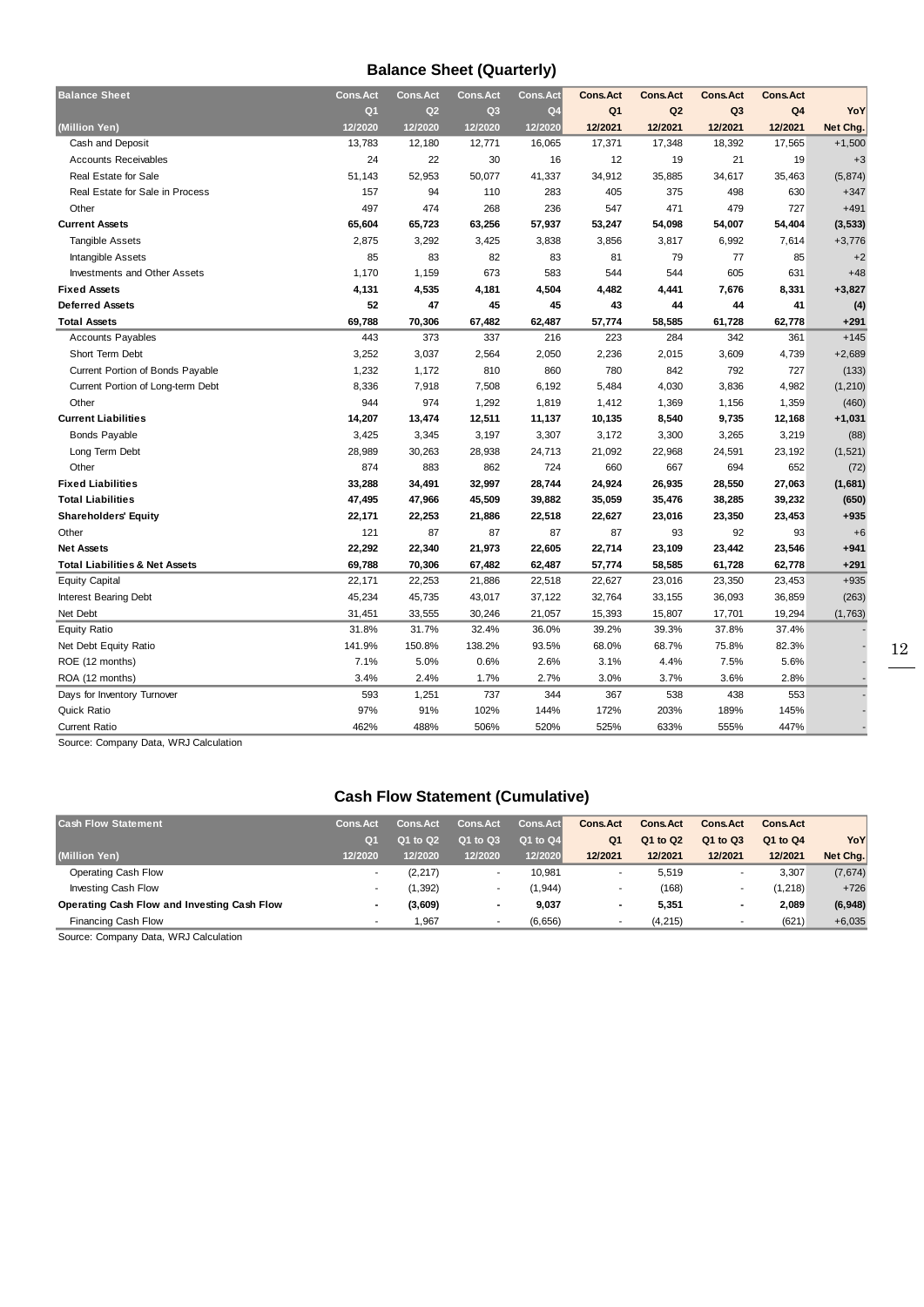#### **FY12/2022 Company Forecasts**

FY12/2022 Company forecasts are going for prospective sales of ¥38,847m (up 14.4% YoY), operating profit of ¥2,642m (up 12.1%), recurring profit of ¥2,066m (up 16.7%) and profit attributable to owners of parent of ¥1,314m (up 3.0%). As for profit attributable to owners of parent, the growth rate is limited because Company forecasts do not assume income taxes-deferred. Meanwhile, Company forecasts assume gross profit of ¥6,675m (up 15.3%) and SG&A expenses of ¥4,051m (up 17.6%), implying gross profit margin of 17.2% (up 0.1% point), sales to SG&A expenses ratio of 10.4% (up 0.3% points) and thus operating profit margin of 6.8% (down 0.1% point). At the same time, Company forecasts are going for prospective annual dividend of ¥17.00 per share, implying payout ratio of 30.2%.



Source: Company Data, WRJ Calculation

#### Higher Sales on the Real Estate Trading Business side

Company forecasts assume sales of ¥36,648m (up 15.1%) on the Real Estate Trading Business side and sales of ¥2,198m (up 4.0%) on the Real Estate Leasing and Other Business side. With respect to the Real Estate Trading Business side, residential real estate is to see sales of ¥14,542m (up 106.2%), the number of properties sold of 416 units (up 120.1%) and the average unit selling price of ¥35.0m (down 6.2%), while investment-oriented real estate sales of ¥16,470m (down 29.7%), the number of properties sold of 92 units (down 33.8%) and the average unit selling price of ¥180m (up 6.8%). For purchase and resale of residential real estate, the Company has been accumulating real estate for sale (inventory), looking to persistent strengths in demand, while setting up new business offices to exclusively focus on purchase and resale of residential real estate, leading to sales doubled over the previous year.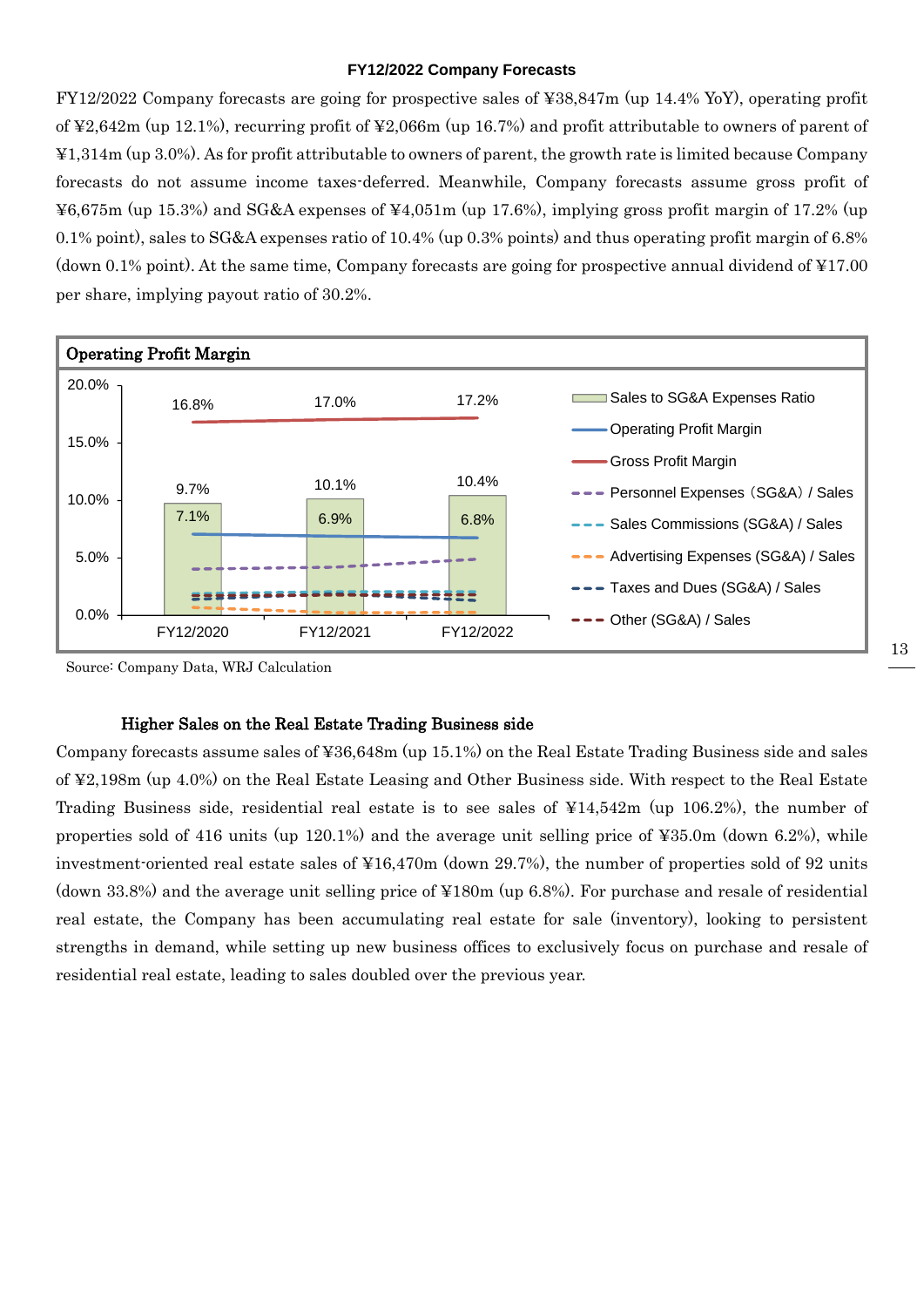#### Setting up Business Offices Exclusively for Residential Real Estate

On an occasion of setting up business offices with an eye to sustained growth in the future, it is inevitable that the Company will increase its contribution of personnel expenses, which appears to become the key factor why sales to SG&A expenses ratio will edge up for the Company as a whole in FY12/2022. The Company has set up business offices dedicated to purchase and resale of residential real estate as many as 5 in the number (Kita Senju, Funabashi, Ogikubo, Akabane and Ikebukuro) in FY12/2021, which is planned to be followed by setup of the same kind of business offices in Kanagawa-prefecture and Jonan area of Tokyo, i.e., Minato-ku, Shinagawa-ku, Meguro-ku and Ota-ku, in FY12/2022. By means of making progress for this plan, the Company is trying to expand its business area, eventually comprehensively covering the Tokyo metropolitan area as a whole.

With respect to investment-oriented real estate, meanwhile, where the Company is taking a conservative stance on the accumulation of real estate for sale (inventory) with the highest priority on securing profitability, sales are expected to decline sharply. However, this will be more than compensated for by surging sales of residential real estate, while operations to become new earnings sources beginning to take off on a full-fledged basis, resulting in a steady growth on the Real Estate Trading Business side as a whole.

#### New Earnings Sources

The Company has been bringing up operations to become new earnings sources for some time, i.e., real estate development operations (to purchase properties as well as to plan, design, manage construction, lease and sell, while construction outsourced) and real estate specified joint operations (to originate and sell small-lot real estate products). According to the Company, they carry gross profit margin relatively higher than the existing operations as a whole and thus sales mix improves in line with expansion in sales with them. Company forecasts assume that this will take place in FY12/2022, becoming the key factor why gross profit margin will improve for the Company as a whole.

#### Real Estate Development Operations

For real estate development operations (to purchase properties as well as to plan, design, manage construction, lease and sell, while construction outsourced), the Company is to see sales of SIDEPLACE OSHIAGE, which was completed in FY12/2021. This is a one-building rental condominium dedicated to single people developed by the Company, which is located in a prime urban area of 4 minutes on walk from Oshiage station and has a high asset value. Being equipped with a place for washing pet's feet and a rooftop dog run, the Company believes it also has a strong aspect as pet-coexisting condominium with a provision of enhanced life with pets. On top of this, this condominium is also equipped with many environmentally friendly products and the Company's efforts towards sustainable society are recognized. More importantly, the Company is expected to see completion for 8 properties, mainly the same kind of one-building rental condominiums as the said one in FY12/2022. Thus, Company forecasts are going for prospective sales of ¥2,968m (versus none in FY12/2021), comprising those of collective 9 properties, including the said one.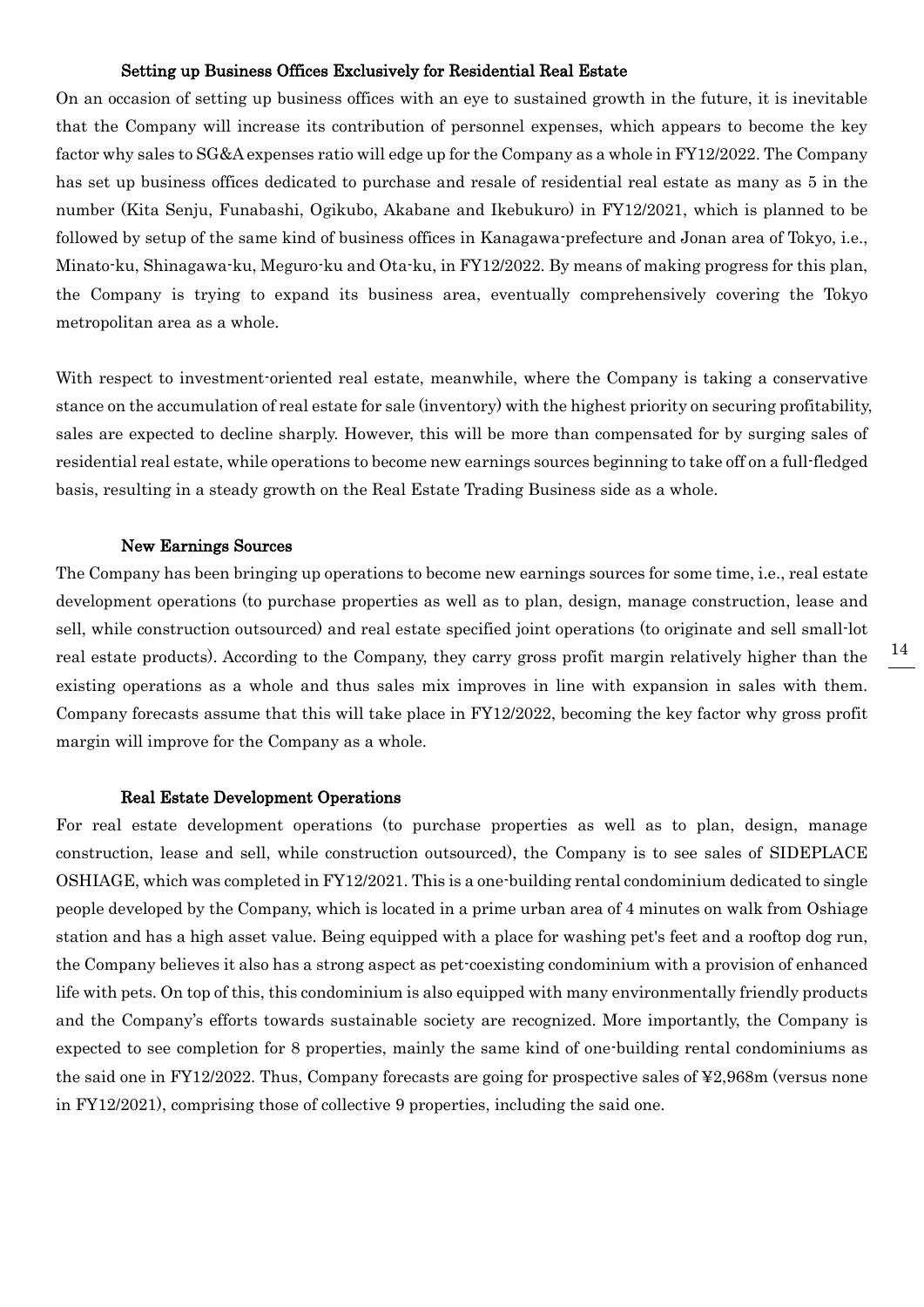#### Real Estate Specified Joint Operations

With respect to real estate specified joint operations (to originate and sell small-lot real estate products), Company forecasts assume sales of  $\text{\textsterling}2,409$ m (up 100.5%) in FY12/2022 versus  $\text{\textsterling}1,201$ m in FY12/2021, when the first one Yoyogi Project saw a sellout. For the second one Shibuya-Kamiyamacho Project, it took some two months to see full applications after having been launched in August 2021 (collective capital contribution amounts of ¥850m or one million yen per unit with offering of 850 units) and the management has begun since December 2021, according to the Company. Meanwhile, the Company also states that the third project (more than ¥1,000m in terms of capital contribution amounts) is due spring 2022 for applications.

#### Development of New Sales Channels

It is the case that the Company purchases and sells via real estate brokers for the mainstay operations of purchase and resale of secondhand real estate, while it runs sale via financial institutions, accountant offices and certified tax account offices for real estate specified joint operations (to originate and sell small-lot real estate products). According to the Company, the inquiries at present are fairly robust and the Company has recognized afresh that demand is strengthening for products for asset management and/or investment, which serve as an inheritance tax countermeasure. Given this background, the Company is now planning to start up holding seminars, both real and virtual, for the sake of development of new sales channel, i.e., planning to directly speak to investors via both face-to-face and non-face-to-face under the Company brand Budosan (small-lot real estate products to hold onto your hat).

15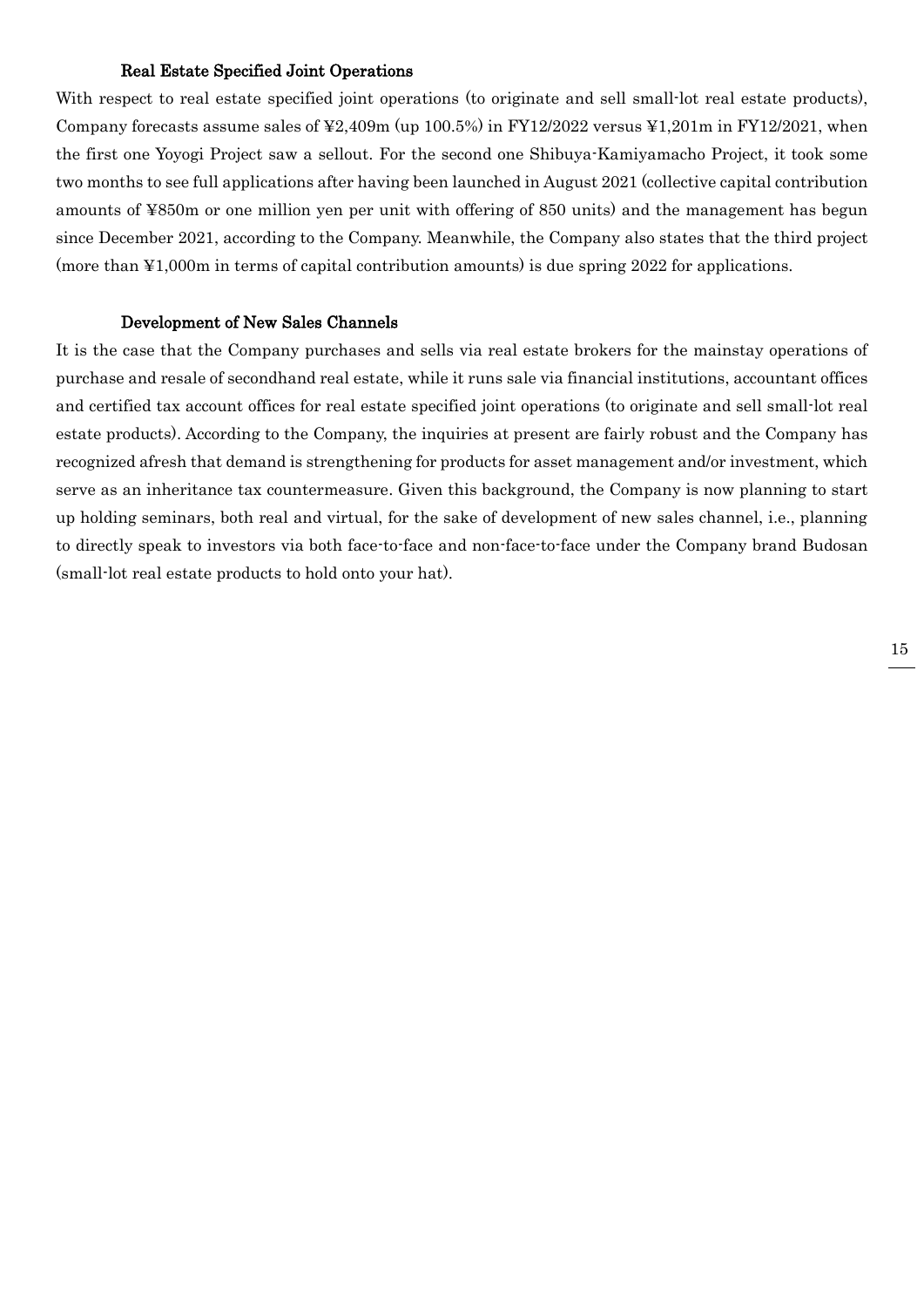#### **Long-Term Prospects**

On 14 February 2022, the Company announced its second midterm management plan (FY12/2022 to FY12/2024), calling for prospective sales of ¥53,224m, operating profit of ¥4,991m and operating profit margin of 9.4% in FY12/2024, the final year of the plan, as performance target, i.e., calling for CAGR of 16.2% for sales and 28.7% for earnings towards FY12/2024, setting the FY12/2021 results as the point of origin. Meanwhile, the plan is calling for improvement by 2.5% points in operating profit margin during the said period.



Source: Company Data, WRJ Calculation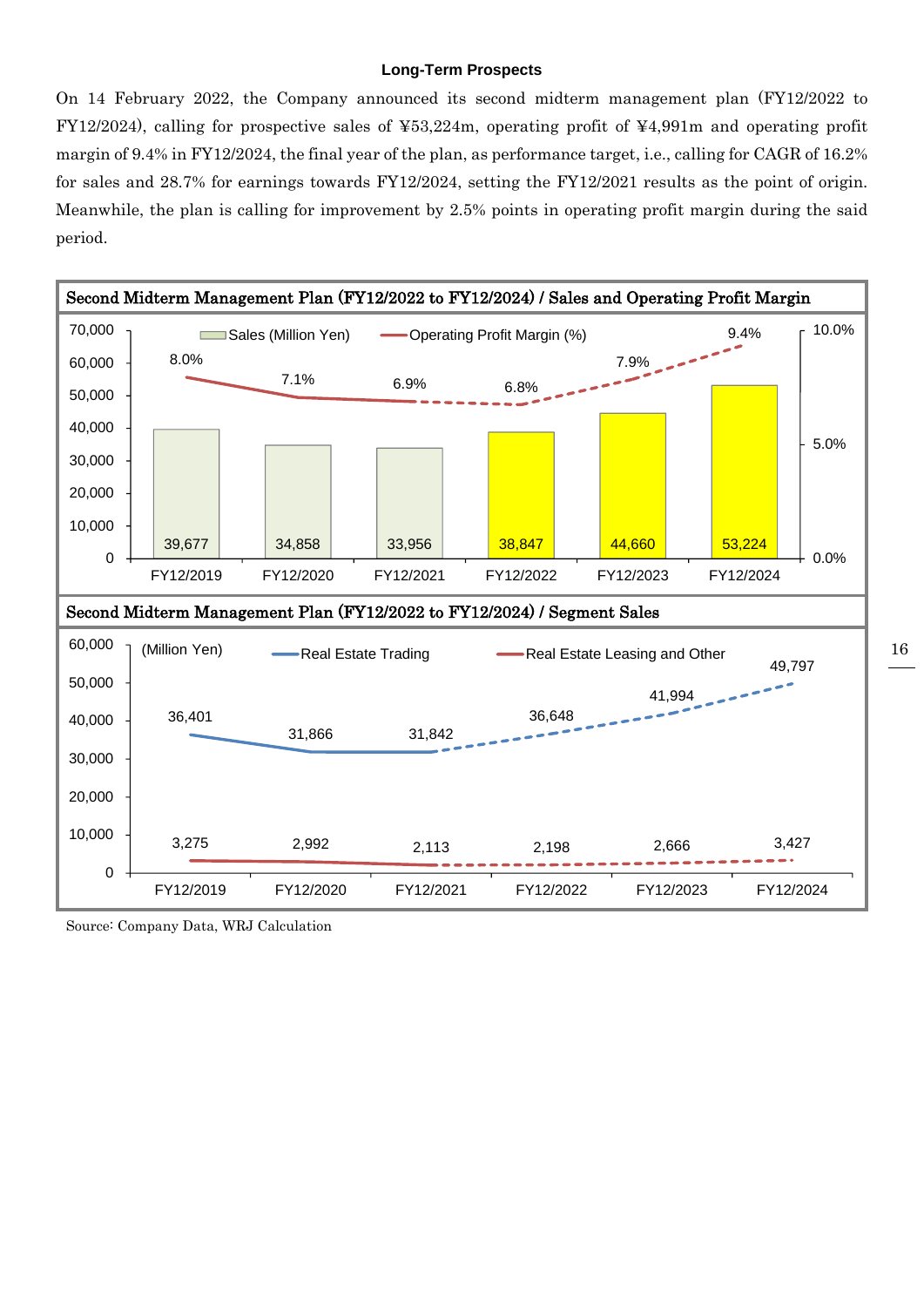#### Basic Policies of Business Strategies

On the Real Estate Trading Business side, sales are expected to see CAGR of 16.1% and 17.5% on the Real Estate Leasing and Other Business side. Meanwhile, the Company raises basic policies of business strategies to achieve this target, i.e., "strengthening the earnings base to expand business" and "building networks to seize earnings opportunities". As for priority measures, the Company raises that of enlarging the size of purchase and resale operations and leasing operations and that of bringing up real estate development operations (to purchase properties as well as to plan, design, manage construction, lease and sell, while construction outsourced) and real estate specified joint operations (to originate and sell small-lot real estate products) also for the sake of enlarging the size. Meanwhile, with respect to basic policies to strengthen the management base, the Company raises that of increasing organizational strengths to drive business growth and of advancing digital transformation to support business expansion and growth. For priority measures, the Company raises that of expanding/cultivating human resources, strengthening governance, propelling digital transformation, improving capital efficiency and enhancing shareholder returns.

#### Strengthening of Management Base to Support Long-Term Growth (Sustainability)

On top of implementing the above-mentioned priority measures based on the basic policies, the Company reveals its intention to actively cope with ESG, which leads to strengthening of management base to support long-term growth (sustainability). For an aspect of Environment, the Company states that it focuses on "business activities with environmental considerations". For an aspect of Social, the Company advocates "helping all persons leading better lives, providing decent work and promising the active participation of diverse human resources". For an aspect of Governance, the Company states that it makes a move for "enhancing governance with a view to sustainable growth". By the way, the Company also states that it has target to realize a stable satisfaction of the standards to maintain listing on "prime market" (boosting market capitalization in terms of tradable shares) towards the end of the period of the second midterm management plan (FY12/2022 to FY12/2024) by means of achieving all those above-mentioned issues.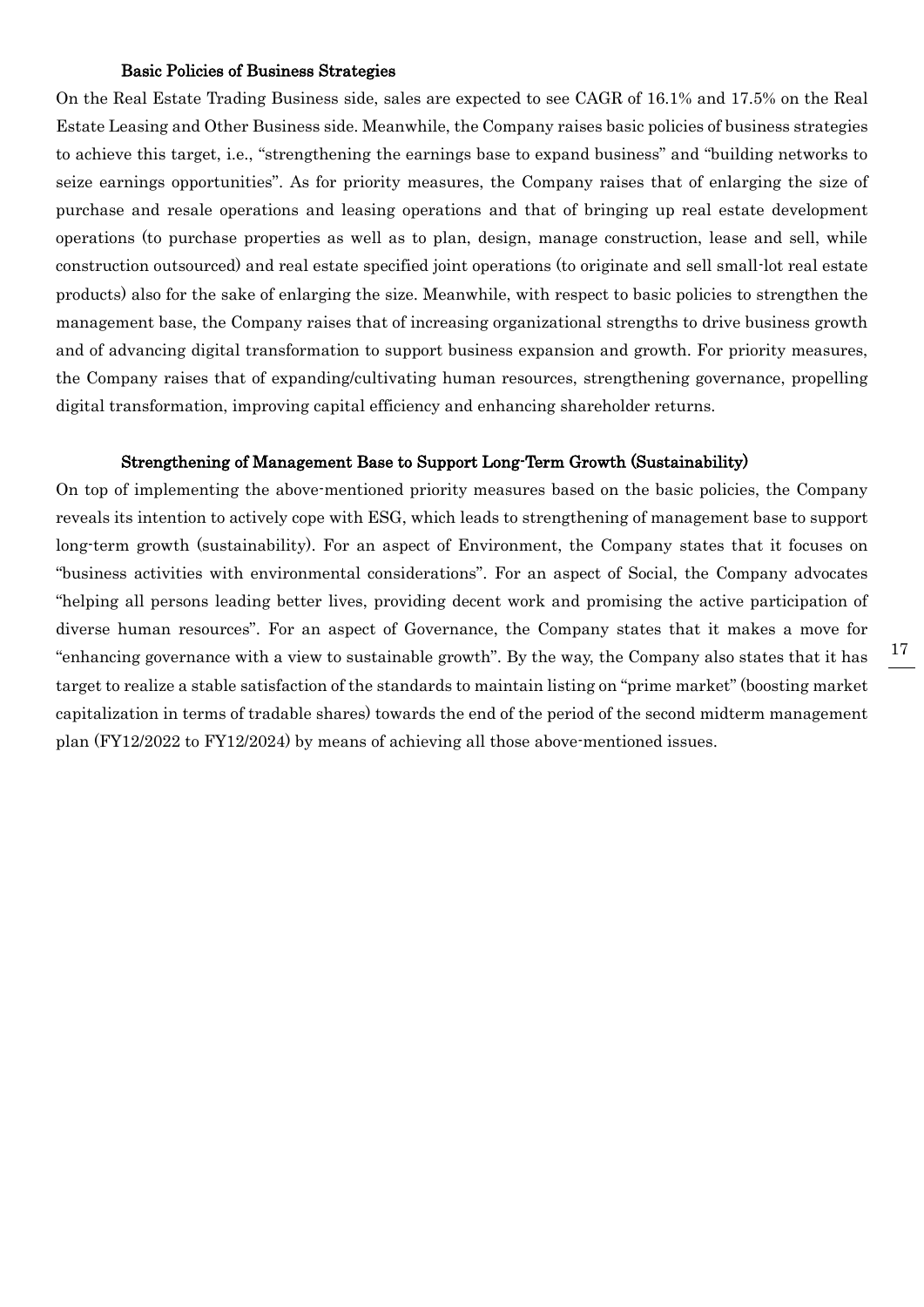

#### Real Estate Trading Business

During the period of the second midterm management plan (FY12/2022 to FY12/2024), the Company is planning to see net increase of ¥19,268m (100%) in sales as a whole, comprising net increase of ¥17,955m (93%) on the Real Estate Trading Business side and net increase of ¥1,314m (7%) on the Real Estate Leasing and Other Business side, which suggests that the Real Estate Trading Business side will be contributing overwhelmingly. Meanwhile, when based on "sales by operations", disclosed by the Company, purchase and resale operations (residential real estate) is to see net increase of ¥13,553m (70%), purchase and resale operations (investment-oriented real estate) net decrease of ¥6,210m (minus 32%), real estate development operations (to purchase properties as well as to plan, design, manage construction, lease and sell, while construction outsourced) net increase of ¥6,000m (31%), real estate specified joint operations (to originate and sell small-lot real estate products) net increase of ¥4,099m (21%) and other operations (to compose a part in both of the business) net increase of ¥813m (4%).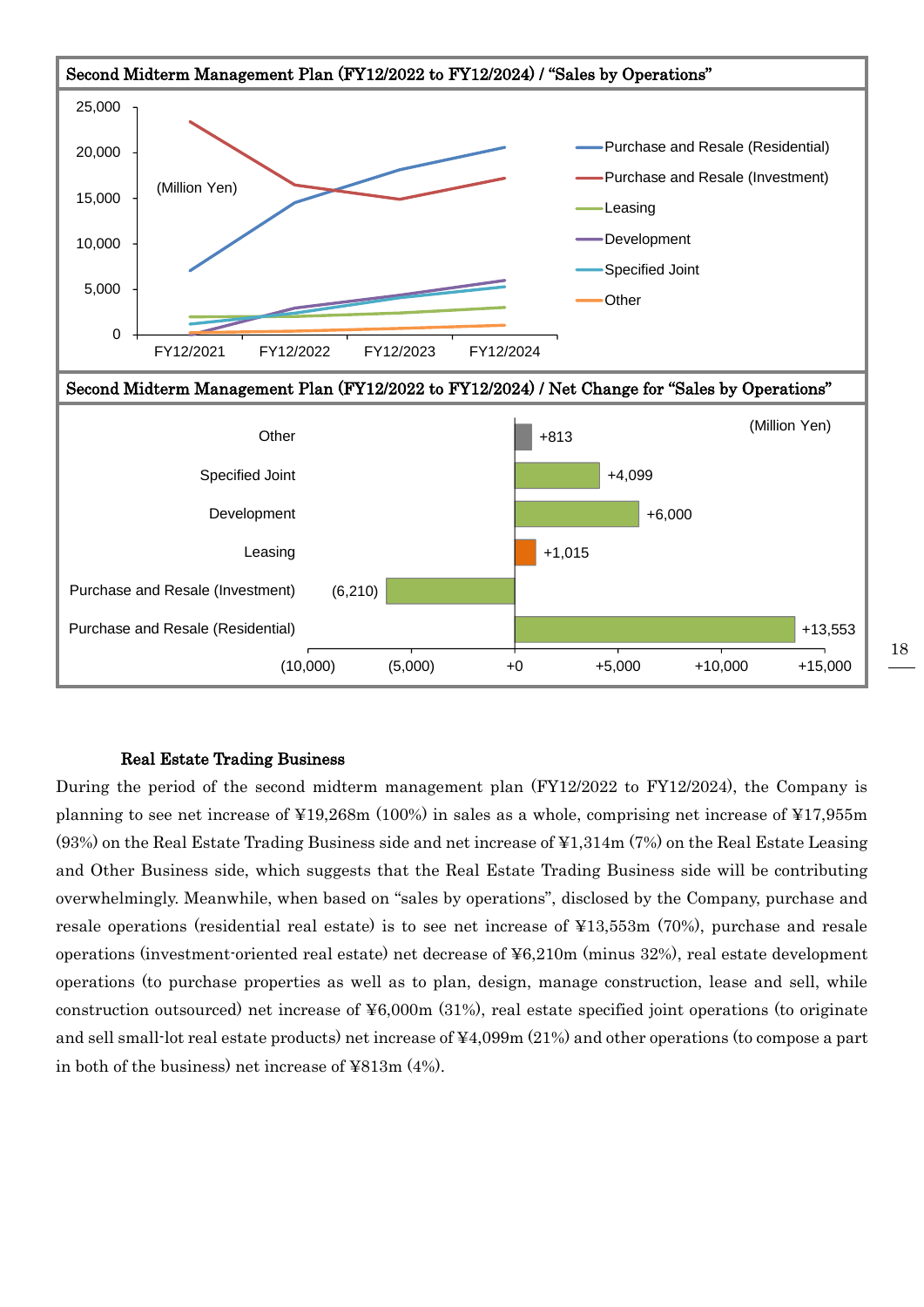That is to say, the bulk of net increase in sales of ¥17,955m (93%) on the Real Estate Trading Business side to overwhelmingly contribute to net increase in sales for the Company as a whole is related to net increase in sales of ¥13,553m (70%) in purchase and resale operations (residential real estate). Meanwhile, net decrease in sales of ¥6,210m (minus 32%) in purchase and resale operations (investment-oriented real estate), where the Company is cutting back on its allocations of resources, will be more than compensated for by net increase in sales of operations for the Company to bring up as new earnings sources, i.e., real estate development operations and real estate specified joint operations. Collectively, they are to account for 14% of sales for the Company as a whole in FY12/2022, 19% in FY12/2023 and 21% in FY12/2024, consistently and steadily enlarging the Company's exposure to them. In light of a suggestion that they carry gross profit margin relatively higher, the Company will benefit from improved sales mix in line with this trend.

#### Real Estate Leasing and Other Business

Meanwhile, on the Real Estate Leasing and Other Business side to see net increase in sales of ¥1,314m (7%)、 the Company is to see net increase in sales of ¥1,015m (5%) with respect to leasing operations, while the rest of the net increase comes from other operations (to compose a part in both of the business) of ¥813m (4%). implying that this side has a large exposure to leasing operations. On the Real Estate Leasing and Other Business side, the Company saw sales of ¥2,113m (down 29.4% YoY) in FY12/2021, while the Company is planning to see sales of ¥2,198m (up 4.0%) in FY12/2022, sales of ¥2,666m (up 21.3%) in FY12/2023 and sales of ¥3,427m (up 28.5%) in FY12/2024, i.e., the Company is going for a reversal from decrease to increase in sales, which is expected to be followed by accelerating rate of increase. The balance of real estate for sale (inventory) on the Real Estate Trading Business side is staying stagnant with respect to that of investmentoriented real estate, which is the revenue base of leasing operations (objects from which the Company collects rent revenue), but the Company is currently in the process of massively increasing purchase amounts of properties with an objective of expanding leasing operations, which appears to gradually contribute to the acceleration of growth rate in sales as time goes by. The Company is planning to see purchase amounts of properties as much as ¥7,733m for this in FY12/2022 versus ¥1,000m in FY12/2021.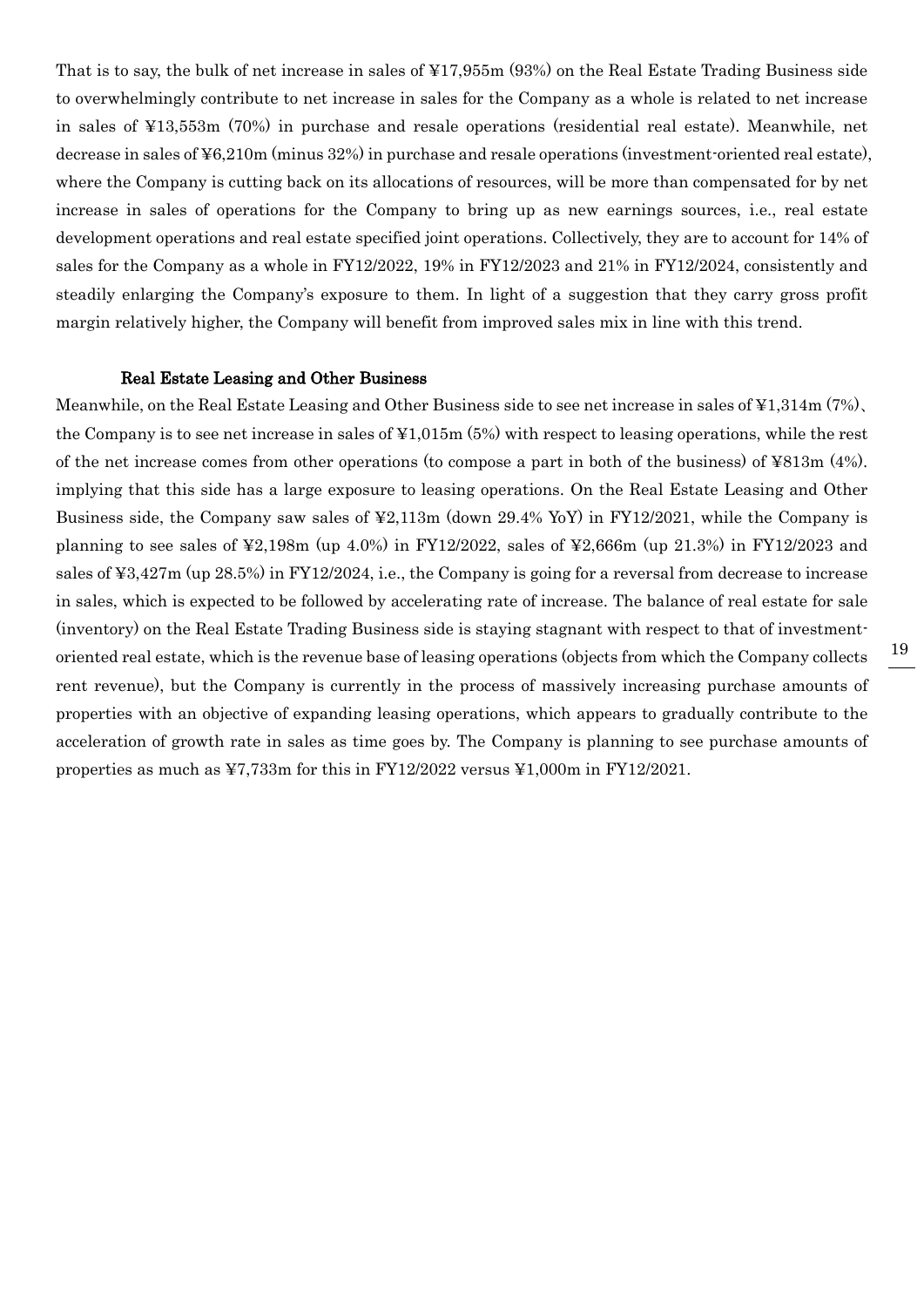#### Diversification of Business Portfolio

When based on the concepts of "sales by operations", purchase and resale operations (residential real estate and investment-oriented real estate) accounted for 90% of sales for the Company as a whole and 71% for gross profit in FY12/2021, implying that the Company is exposed to single business to a large extent. In light of this, the Company is now trying to diversify business portfolio for the sake of achieving stable growth from a long-term perspective. Specifically, the Company is now diversifying into real estate development operations (to purchase properties as well as to plan, design, manage construction, lease and sell, while construction outsourced), real estate specified joint operations (to originate and sell small-lot real estate products), leasing operations and other operations (refurbishment of the interior & the exterior, management of properties and brokerage). All those operations are related to real estate, where the Company should be able to pursue synergy with the existing purchase and resale operations (residential real estate and investment-oriented real estate) and the Company is convinced to be able to develop all those operations with competitiveness to more than a certain extent. Consequently, the second midterm management plan (FY12/2022 to FY12/2024) assumes that purchase and resale operations (residential real estate and investment-oriented real estate) will account for 71% (down 19% points from FY12/2021) of sales for the Company as a whole and 62% (down 21% points) for gross profit in FY12/2024, the final year of the plan. In light of the trend suggested here that the Company is to see decreased exposure to gross profit more than sales, it should be the case that the Company's diversification of business portfolio has an aspect of improving sales mix amongst the operation as a whole.

#### Enhancing Shareholder Returns

On the other hand, it has been revealed that the Company will enhance shareholder returns during the period of the second midterm management plan (FY12/2022 to FY12/2024) more than that of the first midterm management plan (FY12/2019 to FY12/2021). That is to say, the former is going for payout ratio of 30% or more versus some 20% for the latter. FY12/2022 Company forecasts are going for annual dividend of ¥17.00, implying payout ratio of 30.2%, while the Company suggests annual dividend of ¥24.00, implying payout ratio of 30.2% in FY12/2023 and ¥37.00 and 30.8%, respectively, in FY12/2024, i.e., suggesting consistent increase in dividend in line with increasing earnings. On top of this, the Company also suggests that it is keen on buying back shares for the sake of flexibly implement capital policy, which is conscious of total return ratio and/or capital efficiency.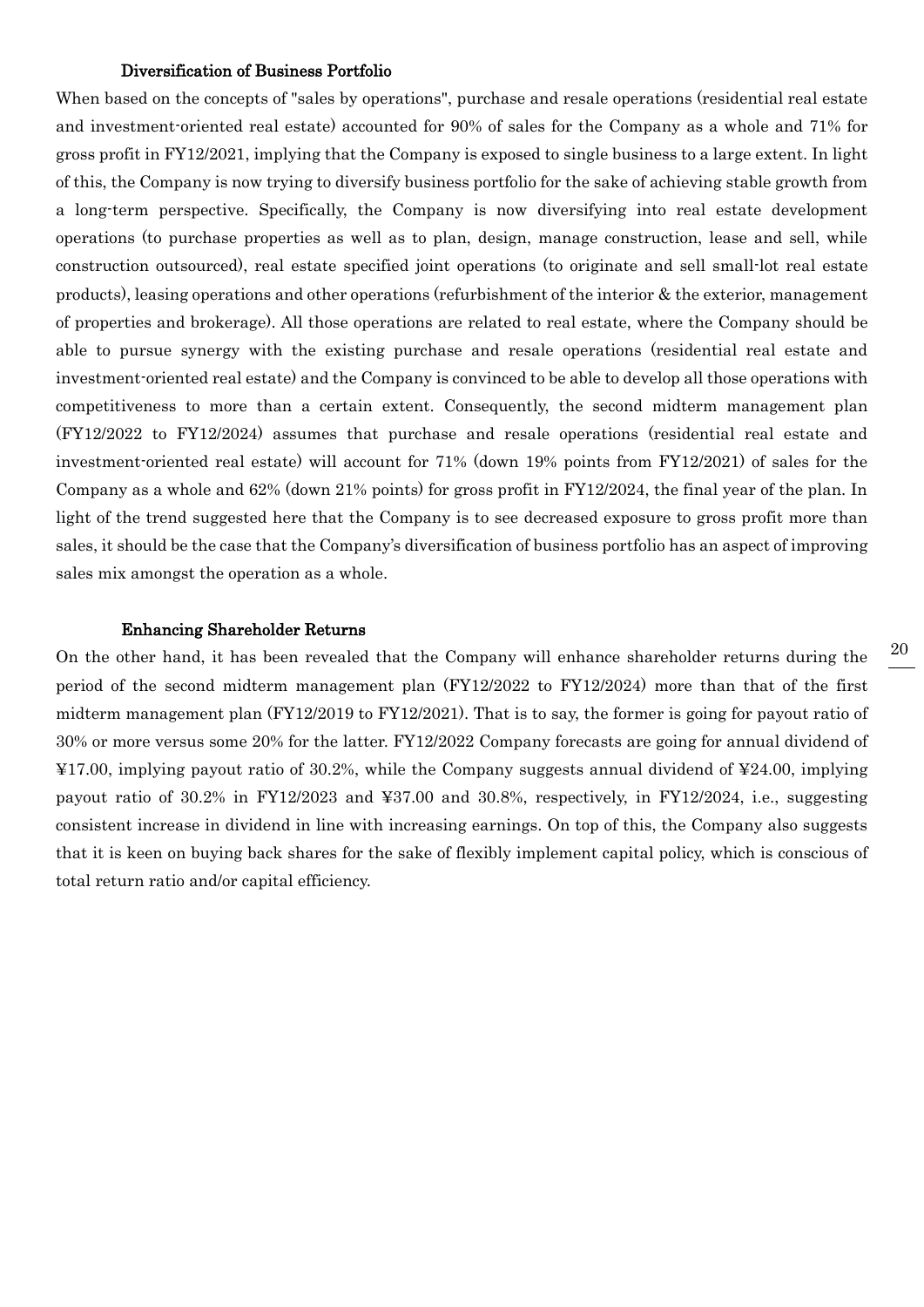#### Long-Term ROE target: 15.0% or more

The Company saw ROE of 5.6% in FY12/2021, the final year of the first midterm management plan (FY12/2019 to FY12/2021), while trying to achieve ROE of 11.0% or more in FY12/2024, the final year of the second midterm management plan (FY12/2022 to FY12/2024). On top of this, the Company also has a target to achieve ROE of 15.0% or more from a longer term perspective. Here, the Company assumes ratio of profit attributable to owners of parent to sales of 6.0% or more, asset turnover ratio of 1.0x or more and financial leverage of 2.5x or more. For improvement in ratio of profit attributable to owners of parent to sales, it appears that the above-mentioned measures will be contributing. For improvement in asset turnover ratio, the Company is to cut back on period of holding real estate for sale (inventory) of purchase and resale operations (residential real estate and investment-oriented real estate). For financial leverage, it appears that the Company is not quite keen on raising the level. In the first place, the Company estimates it saw cost of shareholders' equity of 10.5% in FY12/2021 versus ROE of 5.6%, i.e., seeing the latter lower than the former. Given a situation like this, it appears that the Company will be striving to achieve ROE higher than cost of shareholders' equity by FY12/2024 at the latest.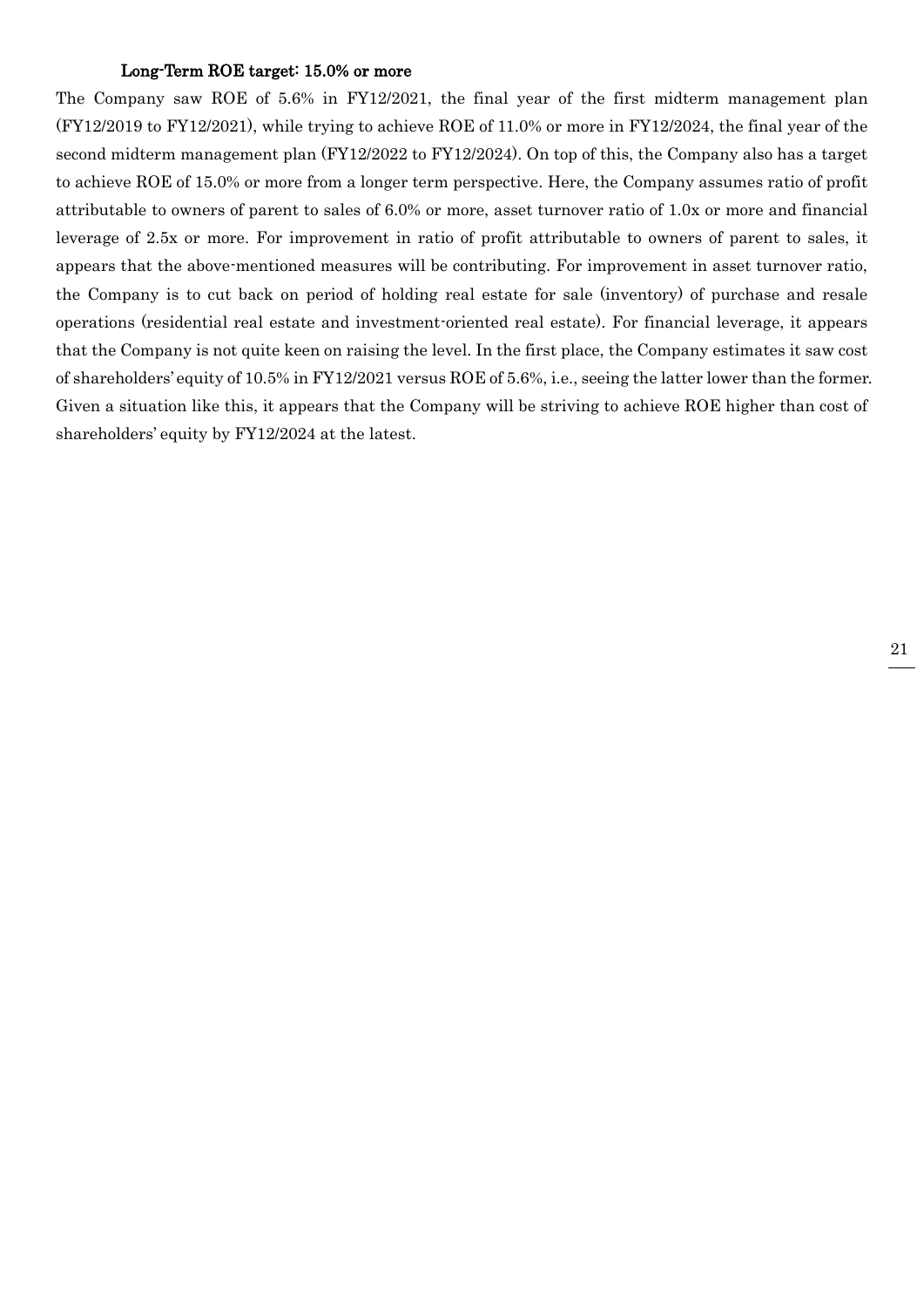## 5.0 Financial Statements

#### **Income Statement**

| <b>Income Statement</b>                        | <b>Cons.Act</b> | <b>Cons.Act</b> | <b>Cons.Act</b> | <b>Cons.Act</b> | <b>Cons.Act</b> | <b>Cons.CoE</b> |                 |
|------------------------------------------------|-----------------|-----------------|-----------------|-----------------|-----------------|-----------------|-----------------|
|                                                | <b>FY</b>       | <b>FY</b>       | <b>FY</b>       | <b>FY</b>       | <b>FY</b>       | <b>FY</b>       | YoY             |
| (Million Yen)                                  | 12/2017         | 12/2018         | 12/2019         | 12/2020         | 12/2021         | 12/2022         | <b>Net Chg.</b> |
| <b>Sales</b>                                   | 63,568          | 53,931          | 39,677          | 34,858          | 33,956          | 38,847          | $+4,891$        |
| Cost of Sales                                  | 52,166          | 44,084          | 33,202          | 28,994          | 28,168          | 32,172          | $+4,004$        |
| <b>Gross Profit</b>                            | 11,402          | 9,847           | 6,475           | 5,864           | 5,788           | 6,675           | $+887$          |
| <b>SG&amp;A Expenses</b>                       | 4,279           | 3,862           | 3,317           | 3,398           | 3,445           | 4,051           | $+606$          |
| <b>Operating Profit</b>                        | 7,122           | 5,985           | 3,157           | 2,465           | 2,342           | 2,624           | $+282$          |
| Non Operating Balance                          | (644)           | (748)           | (664)           | (680)           | (572)           | (558)           | $+14$           |
| <b>Recurring Profit</b>                        | 6,478           | 5,237           | 2,493           | 1,785           | 1,770           | 2,066           | $+296$          |
| <b>Extraordinary Balance</b>                   | 166             | 6               | $\overline{7}$  | 23              | 6               |                 |                 |
| Profit before Income Taxes                     | 6,644           | 5,243           | 2,500           | 1,808           | 1,776           |                 |                 |
| <b>Total Income Taxes</b>                      | 2,367           | 1,887           | 811             | 1,209           | 500             |                 |                 |
| <b>Profit Attributable to Owners of Parent</b> | 4,276           | 3,356           | 1,688           | 599             | 1,276           | 1,314           | $+38$           |
| Sales YoY                                      | $+10.6%$        | $(15.2\%)$      | $(26.4\%)$      | $(12.1\%)$      | $(2.6\%)$       | $+14.4%$        |                 |
| <b>Operating Profit YoY</b>                    | $+12.9%$        | $(16.0\%)$      | (47.2%)         | (21.9%)         | $(5.0\%)$       | $+12.1%$        |                 |
| <b>Recurring Profit YoY</b>                    | $+13.7%$        | $(19.2\%)$      | $(52.4\%)$      | $(28.4\%)$      | $(0.8\%)$       | $+16.7%$        |                 |
| Profit Attributable to Owners of Parent YoY    | $+46.2%$        | (21.5%)         | (49.7%)         | (64.5%)         | $+113.0%$       | $+3.0%$         |                 |
| Gross Profit Margin                            | 17.9%           | 18.3%           | 16.3%           | 16.8%           | 17.0%           | 17.2%           | $+0.1%$         |
| Sales to SG&A Expenses Ratio                   | 6.7%            | 7.2%            | 8.4%            | 9.7%            | 10.1%           | 10.4%           | $+0.3%$         |
| <b>Operating Profit Margin</b>                 | 11.2%           | 11.1%           | 8.0%            | 7.1%            | 6.9%            | 6.8%            | $(0.1\%)$       |
| Recurring Profit Margin                        | 10.2%           | 9.7%            | 6.3%            | 5.1%            | 5.2%            | 5.3%            | $+0.1%$         |
| Profit Attributable to Owners of Parent Margin | 6.7%            | 6.2%            | 4.3%            | 1.7%            | 3.8%            | 3.4%            | $(0.4\%)$       |
| Total Income Taxes∕Profit before Income Taxes  | 35.6%           | 36.0%           | 32.4%           | 66.9%           | 28.2%           |                 |                 |

Source: Company Data, WRJ Calculation

#### **Segmented Information**

| <b>Segmented Information</b>   | <b>Cons.Act</b> | <b>Cons.Act</b> | <b>Cons.Act</b> | <b>Cons.Act</b> | Cons.Act  | <b>Cons.CoE</b> |                 |
|--------------------------------|-----------------|-----------------|-----------------|-----------------|-----------|-----------------|-----------------|
|                                | <b>FY</b>       | <b>FY</b>       | <b>FY</b>       | <b>FY</b>       | FY        | <b>FY</b>       | YoY             |
| (Million Yen)                  | 12/2017         | 12/2018         | 12/2019         | 12/2020         | 12/2021   | 12/2022         | <b>Net Chg.</b> |
| <b>Real Estate Trading</b>     | 61,212          | 50,697          | 36,401          | 31,866          | 31,842    | 36,648          | $+4,806$        |
| Real Estate Leasing and Other  | 2,356           | 3,234           | 3,275           | 2,992           | 2,113     | 2,198           | $+85$           |
| <b>Sales</b>                   | 63,568          | 53,931          | 39,677          | 34,858          | 33,956    | 38,847          | $+4,891$        |
| <b>Real Estate Trading</b>     | 7,792           | 6,272           | 3,296           | 2,812           | 3,119     |                 |                 |
| Real Estate Leasing and Other  | 908             | 1,166           | 1,183           | 1,103           | 736       |                 |                 |
| <b>Segment Profit</b>          | 8,700           | 7,439           | 4,480           | 3,916           | 3,855     |                 |                 |
| Adjustment                     | (1, 577)        | (1, 454)        | (1, 322)        | (1,450)         | (1, 513)  |                 |                 |
| <b>Operating Profit</b>        | 7,122           | 5,985           | 3,157           | 2,465           | 2,342     | 2,624           | $+282$          |
| Real Estate Trading            | 12.7%           | 12.4%           | 9.1%            | 8.8%            | 9.8%      |                 |                 |
| Real Estate Leasing and Other  | 38.5%           | 36.1%           | 36.1%           | 36.9%           | 34.8%     |                 |                 |
| Adjustment                     | (2.5%)          | (2.7%)          | $(3.3\%)$       | $(4.2\%)$       | $(4.5\%)$ |                 |                 |
| <b>Operating Profit Margin</b> | 11.2%           | 11.1%           | 8.0%            | 7.1%            | 6.9%      | 6.8%            | $(0.1\%)$       |

Source: Company Data, WRJ Calculation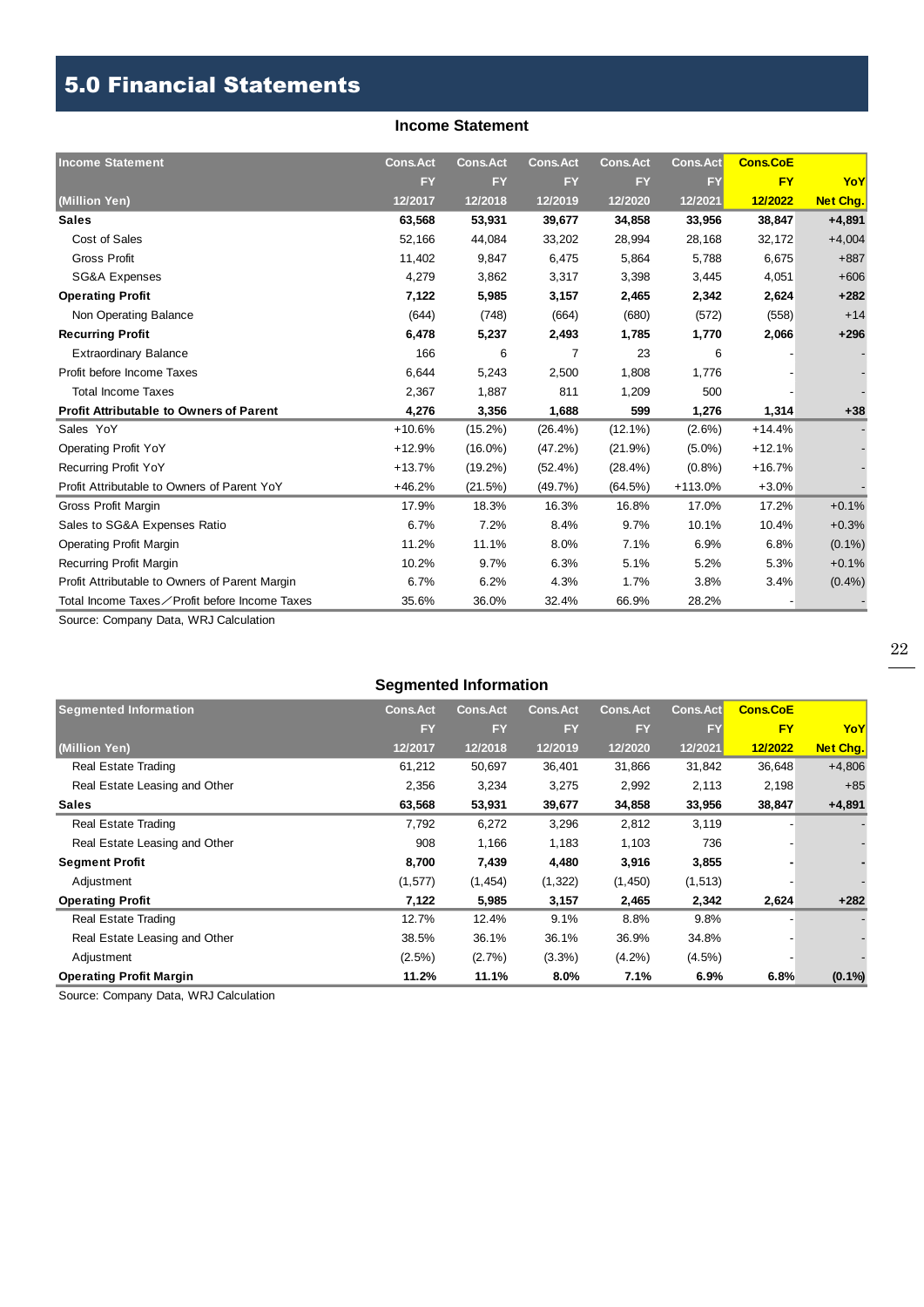**Balance Sheet**

| <b>Balance Sheet</b>                      | <b>Cons.Act</b> | <b>Cons.Act</b> | <b>Cons.Act</b> | <b>Cons.Act</b> | <b>Cons.Act</b> | <b>Cons.CoE</b> |          |
|-------------------------------------------|-----------------|-----------------|-----------------|-----------------|-----------------|-----------------|----------|
|                                           | <b>FY</b>       | <b>FY</b>       | FY              | FY              | FY              | <b>FY</b>       | YoY      |
| (Million Yen)                             | 12/2017         | 12/2018         | 12/2019         | 12/2020         | 12/2021         | 12/2022         | Net Chg. |
| Cash and Deposit                          | 13,268          | 10,517          | 13,708          | 16,065          | 17,565          |                 |          |
| <b>Accounts Receivables</b>               | 15              | 22              | 23              | 16              | 19              |                 |          |
| <b>Real Estate for Sale</b>               | 41,500          | 51,635          | 49,887          | 41,337          | 35,463          |                 |          |
| Real Estate for Sale in Process           | 114             | 87              | 147             | 283             | 630             |                 |          |
| Other                                     | 1,442           | 1,058           | 602             | 236             | 727             |                 |          |
| <b>Current Assets</b>                     | 56,339          | 63,319          | 64,367          | 57,937          | 54,404          |                 |          |
| <b>Tangible Assets</b>                    | 2,379           | 2,366           | 3,068           | 3,838           | 7,614           |                 |          |
| Intangible Assets                         | 124             | 83              | 83              | 83              | 85              |                 |          |
| Investments and Other Assets              | 334             | 954             | 944             | 583             | 631             |                 |          |
| <b>Fixed Assets</b>                       | 2,837           | 3,404           | 4,096           | 4,504           | 8,331           |                 |          |
| <b>Deferred Assets</b>                    | 35              | 36              | 48              | 45              | 41              |                 |          |
| <b>Total Assets</b>                       | 59,212          | 66,760          | 68,512          | 62,487          | 62,778          |                 |          |
| <b>Accounts Payables</b>                  | 523             | 400             | 467             | 216             | 361             |                 |          |
| Short Term Debt                           | 4,928           | 3,213           | 2,236           | 2,050           | 4,739           |                 |          |
| Current Portion of Bonds Payable          | 530             | 754             | 1,154           | 860             | 727             |                 |          |
| Current Portion of Long-term Debt         | 4,853           | 4,142           | 6,950           | 6,192           | 4,982           |                 |          |
| Other                                     | 2,491           | 2,023           | 1,378           | 1,819           | 1,359           |                 |          |
| <b>Current Liabilities</b>                | 13,325          | 10,532          | 12,185          | 11,137          | 12,168          |                 |          |
| <b>Bonds Payable</b>                      | 1,760           | 1,694           | 3,225           | 3,307           | 3,219           |                 |          |
| Long Term Debt                            | 23,969          | 31,462          | 29,393          | 24,713          | 23,192          |                 |          |
| Other                                     | 818             | 965             | 868             | 724             | 652             |                 |          |
| <b>Fixed Liabilities</b>                  | 26,547          | 34,121          | 33,486          | 28,744          | 27,063          |                 |          |
| <b>Total Liabilities</b>                  | 39,872          | 44,654          | 45,671          | 39,882          | 39,232          |                 |          |
| <b>Shareholders' Equity</b>               | 19,230          | 21,983          | 22,718          | 22,518          | 23,453          |                 |          |
| Other                                     | 110             | 123             | 122             | 87              | 93              |                 |          |
| <b>Net Assets</b>                         | 19,340          | 22,106          | 22,840          | 22,605          | 23,546          |                 |          |
| <b>Total Liabilities &amp; Net Assets</b> | 59,212          | 66,760          | 68,512          | 62,487          | 62,778          |                 |          |
| <b>Equity Capital</b>                     | 19,230          | 21,983          | 22,718          | 22,518          | 23,453          |                 |          |
| Interest Bearing Debt                     | 36,040          | 41,265          | 42,958          | 37,122          | 36,859          |                 |          |
| Net Debt                                  | 22,772          | 30,748          | 29,250          | 21,057          | 19,294          |                 |          |
| <b>Equity Ratio</b>                       | 32.5%           | 32.9%           | 33.2%           | 36.0%           | 37.4%           |                 |          |
| Net Debt Equity Ratio                     | 118.4%          | 139.9%          | 128.8%          | 93.5%           | 82.3%           |                 |          |
| ROE (12 months)                           | 24.7%           | 16.3%           | 7.6%            | 2.6%            | 5.6%            |                 |          |
| ROA (12 months)                           | 11.0%           | 8.3%            | 3.7%            | 2.7%            | 2.8%            |                 |          |
| Days for Inventory Turnover               | 291             | 428             | 550             | 523             | 467             |                 |          |
| <b>Quick Ratio</b>                        | 100%            | 100%            | 113%            | 144%            | 145%            |                 |          |
| <b>Current Ratio</b>                      | 423%            | 601%            | 528%            | 520%            | 447%            |                 |          |

Source: Company Data, WRJ Calculation

#### **Cash Flow Statement**

| <b>Cash Flow Statement</b>                  | <b>Cons.Act</b> | <b>Cons.Act</b> | <b>Cons.Act</b> | <b>Cons.Act</b> | <b>Cons.Act</b> | <b>Cons.CoE</b> |          |
|---------------------------------------------|-----------------|-----------------|-----------------|-----------------|-----------------|-----------------|----------|
|                                             | <b>FY</b>       | FY              | EY              | <b>FY</b>       | <b>FY</b>       | F۲              | YoY      |
| (Million Yen)                               | 12/2017         | 12/2018         | 12/2019         | 12/2020         | 12/2021         | 12/2022         | Net Cha. |
| Operating Cash Flow                         | 7.266           | (7, 220)        | 3.276           | 10.981          | 3,307           |                 |          |
| <b>Investing Cash Flow</b>                  | (124)           | (104)           | (872)           | (1, 944)        | (1, 218)        |                 |          |
| Operating Cash Flow and Investing Cash Flow | 7.142           | (7, 324)        | 2.404           | 9,037           | 2,089           |                 |          |
| <b>Financing Cash Flow</b>                  | (2,862)         | 4.534           | 712             | (6,656)         | (621)           |                 |          |

Source: Company Data, WRJ Calculation